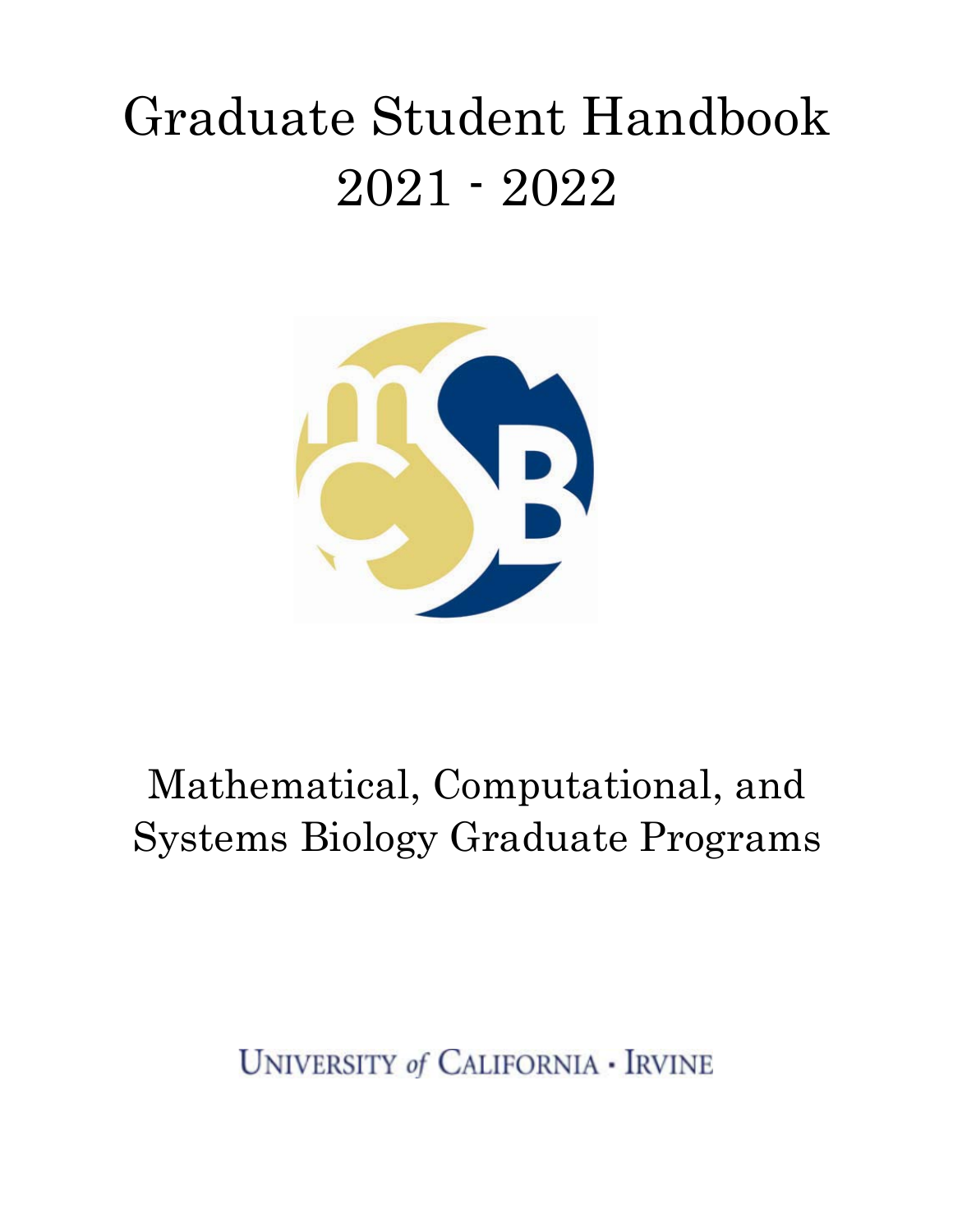## **Table of Contents**

**MCSB Program Overview** Goals of the MCSB Interdisciplinary Graduate Programs Statement of Purpose Leadership Diversity Statement Academic Matters Course enrollment Summery PhD Degree Program Timeline Summary MS Degree Program Timeline Detailed Program Timeline First year Beyond the First Year: PhD Program Beyond the First Year: MS Program Advising First-year Advisors Thesis Advisor Candidacy Committee Doctoral Committee Master's Thesis Committee Evaluations and Examinations Individual Development Plan (IDP) Annual Committee Meeting Advancement to Candidacy Exam "Final Examination" Unsatisfactory Academic Progress **Other Programmatic Activities RIP** talk Annual Retreat **Outreach** TA Administrative Matters Funding and Financial Support Graduate Division Policies and Procedures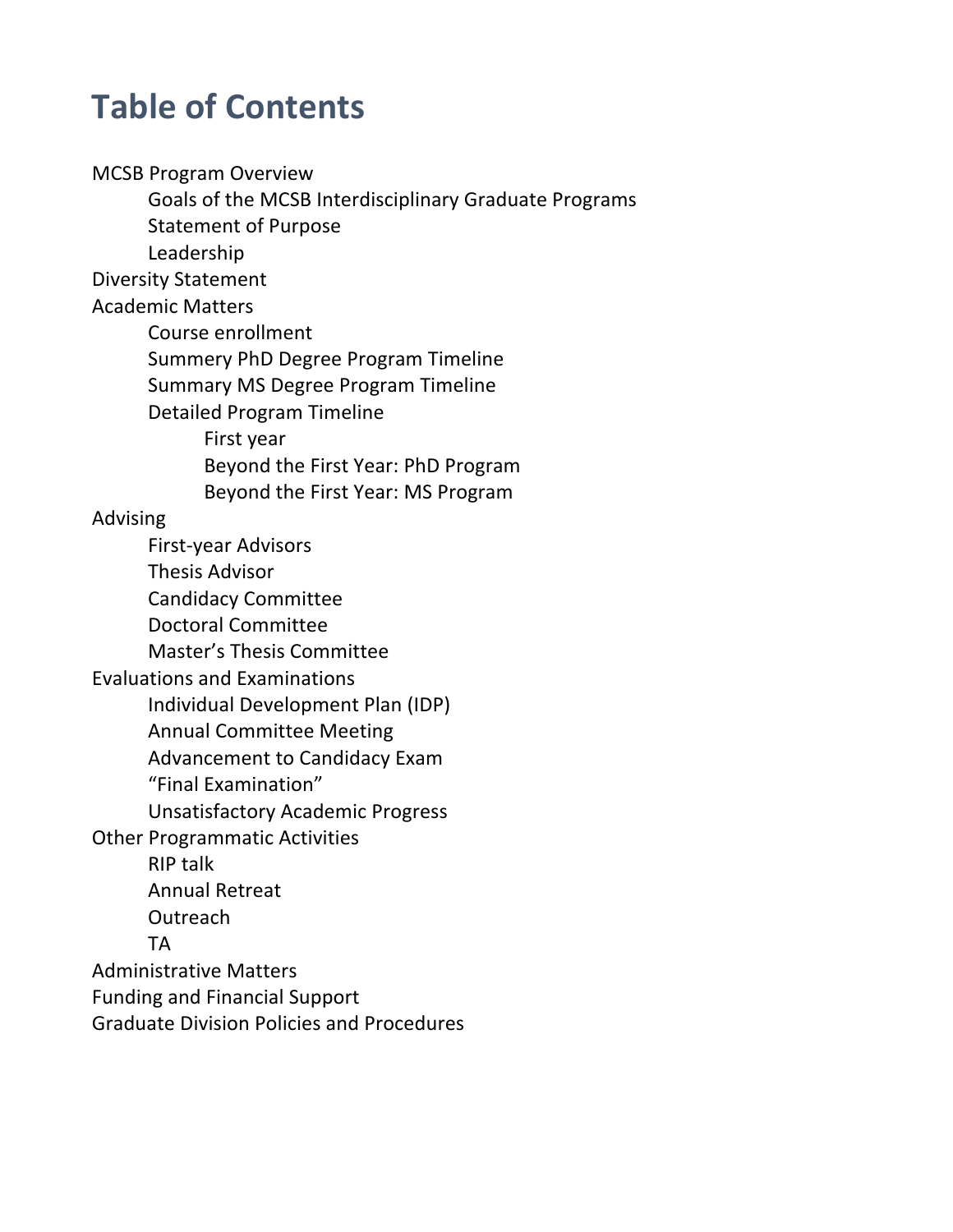## **Program Overview**

#### Goals of the Mathematical, Computational, and Systems Biology Interdisciplinary **Graduate Programs**

The goal of UCI's program in Mathematical, Computational and Systems Biology (MCSB) is to provide students from a variety of educational backgrounds with Ph.D. training suitable for research careers in the nascent field of Systems Biology. The program emphasizes in-depth classroom study, interdisciplinary research rotations, and individualized advising.

The graduate program in Mathematical, Computational and Systems Biology (MCSB) is designed to meet the interdisciplinary training challenges of modern biology and function in concert with existing departmental programs (Departmental Option) or as an individually tailored program (Interdisciplinary Option) leading to a M.S. or Ph.D. degree. The degree program provides students with both opportunity for rigorous training towards research careers in areas related to systems biology and flexibility through individualized faculty counseling on curricular needs, and access to a diverse group of affiliated faculty and research projects from member departments. Current member departments include Biomedical Engineering, Biological Chemistry, Computer Science, Developmental and Cell Biology, Ecology and Evolutionary Biology, Mathematics, Microbiology and Molecular Genetics, Molecular Biology and Biochemistry, Chemistry, and Physics.

#### **Statement of Purpose**

The field of Mathematical, Computational and Systems Biology (MCSB) is an inherently broad and multidisciplinary area of scientific pursuit and scholarship. It has intellectual links to numerous and diverse fields in biology, medical science, mathematics, physics, chemistry, engineering, and computer science. Although it is not a new field, it is becoming increasingly important to progress in the biological sciences. This reflects the increased focus of many biologists on system-level approaches, in which complex network architectures, non-linear dynamics, and large data sets must often be explored and understood.

The breadth, multi-disciplinarily, and growing importance of MCSB make it an attractive and important area for graduate study. After the rigorous first year "gateway", the PhD program allows the flexibility to transfer into 10 departmental PhD programs or remain in the interdisciplinary PhD program.

The MCSB seeks to attract new, highly qualified students to UCI, and to provide them with an academic experience of the highest quality. In particular, the MCSB program:

- Provides students with an opportunity to begin their training in Mathematical, Computational and Systems Biology with a broad academic introduction;
- Provides students with an opportunity for individualized attention to curricular needs;
- Provides students with an opportunity to conduct initial research projects with a large and diverse group of faculty in a wide variety of departments.
- Provides students with an opportunity to choose and conduct thesis research in any of a large and diverse group of laboratories in a wide variety of departments;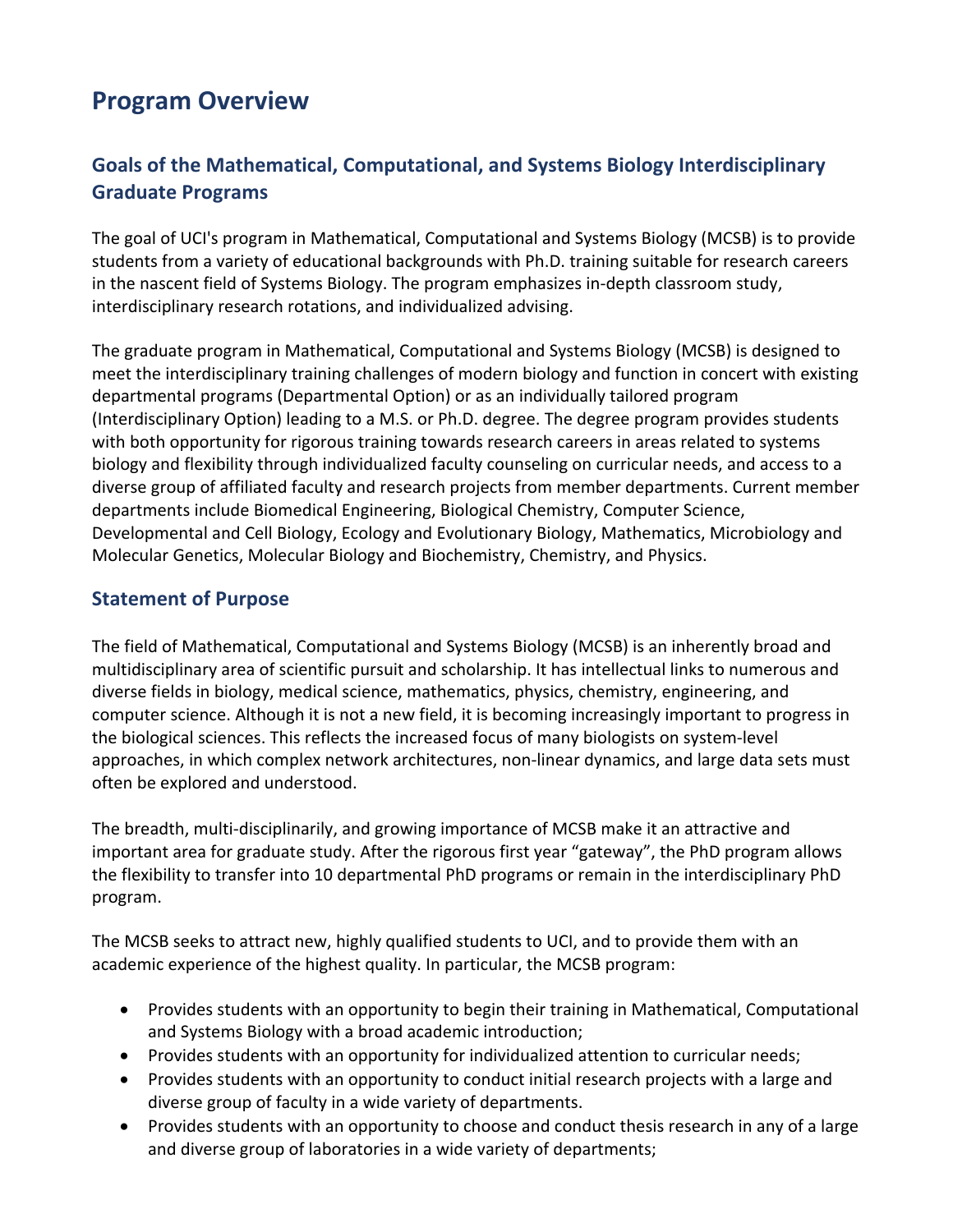• Provides UCI Faculty in Biological Sciences, Engineering, Medicine, Information and Computer Science, and Physical Sciences with enhanced opportunities to compete for and obtain training grants from extramural sources.

#### **MCSB Executive Committee**

The **MCSB Executive Committee** serves as the primary governing body of the MCSB Program. The committee is responsible for overall decision making and overseeing the organization of the MCSB Graduate Program. The committee exercises approval authority over course exemption requests, Advancement to Candidacy committees, and other matters of the program.

#### *Directors*

John Lowengrub, Director, MS and Ph.D. Program, Department of Mathematics and Biomedical Engineering Arthur D. Lander, Associate Director, Department of Developmental & Cell Biology and Biomedical Engineering Qing Nie, Associate Director, Department of Mathematics Jun Allard, Associate Director, Department of Mathematics and Physics

#### **Diversity Statement**

The MCSB program is committed to excellence through diversity and to the goal of reflecting diversity in our faculty, student, and staff populations, as well as our teaching, research and public service endeavors. We aim to foster and fortify a campus culture in which faculty and students alike expect equity, support diversity and practice inclusion.

It is our commitment that all MCSB students deserve to be treated with respect by faculty, staff, and each other.

We pledge to provide avenues for all student voices to be heard, especially voices of criticism or concern. We welcome the participation of diverse individuals in running and growing our program.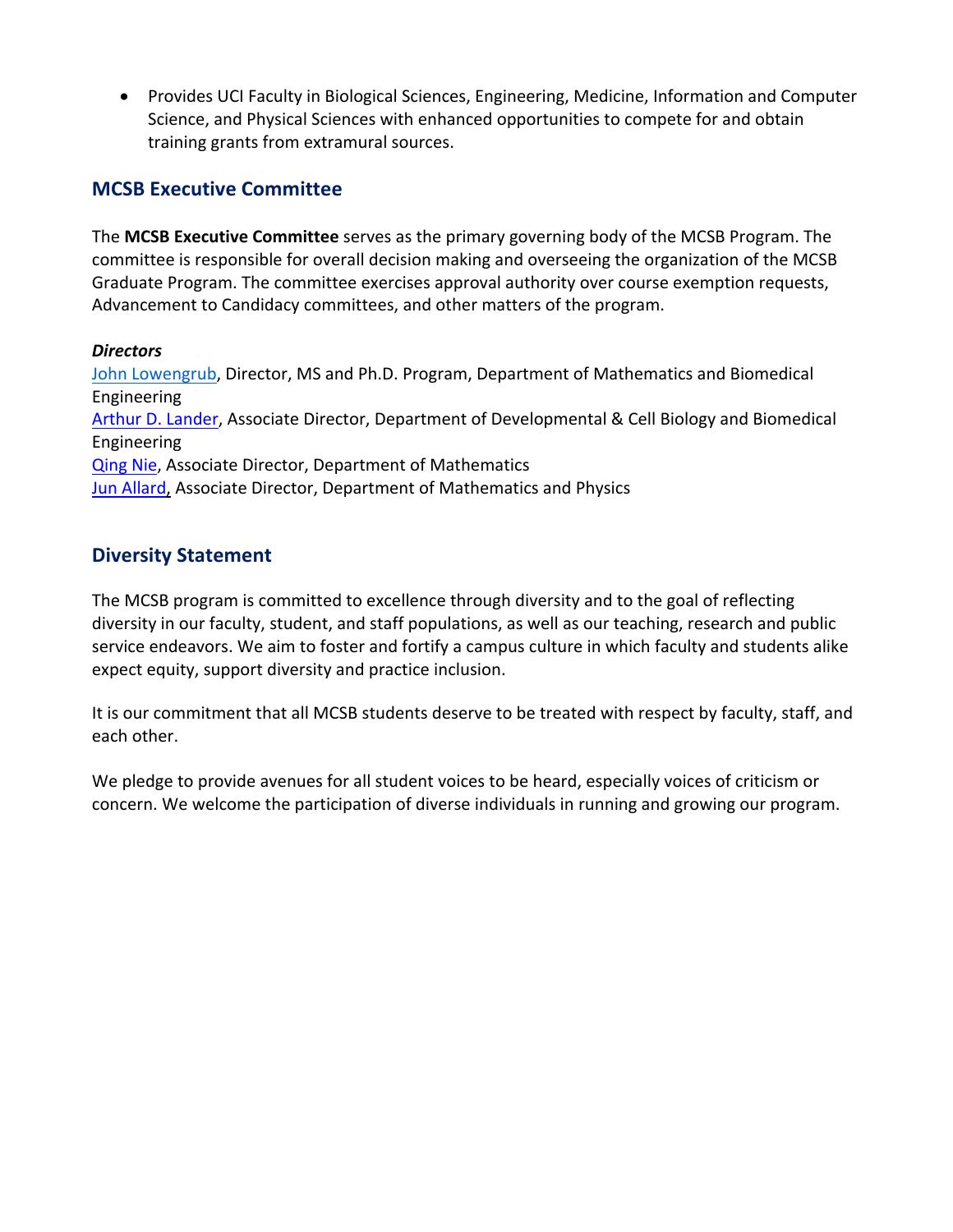## **Academic Matters**

#### *Course Enrollment:*

You may use WebReg to enroll in courses and make schedule changes during both the 'Enrollment by' Window and 'Open Enrollment' periods. Please refer to the Quarterly Academic Calendars for the enrollment window dates: https://www.reg.uci.edu/navigation/calendars.html

It is the student's responsibility to check when their enrollment window is open for each quarter. You should be enrolled in a **MINIMUM of 12 units per quarter** by the enrollment deadline, or a \$50 LATE FEE will be assessed. You will be responsible for paying this fee if you have not registered for appropriate MCSB courses by the deadlines.

### **Summary Ph.D. Program Timeline**

#### **Year 1**

- Participate in first-year bootcamp
- Complete 7 required core courses (achieve at least  $B + (3.3)$  average in core courses).
- Complete at least 2 laboratory rotations (1 in wet lab, 1 in dry lab)
- Meet with assigned  $1^{st}$  year mentors (quarterly).
- Select Thesis Advisor
- Participate in required MCSB Activities meet with mentoring committee, Annual Retreat, etc.

#### **Year 2**

- Continue work on thesis research.
- Enroll in 1-2 Courses each quarter to complete 5 "breadth" course requirement (achieve at least B+ (3.3) average in courses).
- Enroll in Systems Biology Journal Club (Dev Bio 212) in either Fall, Winter, or Spring.
- Participate in required MCSB Activities meet with mentoring committee, Annual Retreat, etc.

#### **Year 3**

- Continue work on thesis research.
- Complete all required course work.
- Enroll in Systems Biology Journal Club (Dev Bio 212) in either Fall, Winter, or Spring.
- Select Candidacy Committee.
- Advance to Candidacy.
- Participate in required MCSB Activities meet with mentoring committee, Annual Retreat, etc.

#### **Years 4+**

- Continue to work on thesis research.
- Enroll in Systems Biology Journal Club (Dev Bio 212) in either Fall, Winter, or Spring.
- If not advanced to candidacy in Year 3, advance to candidacy in Year 4.
- If advanced to candidacy in Year 3, meet annually with the Doctoral Committee.
- Participate in required MCSB Activities meet with mentoring committee, Annual Retreat, etc.
- Prepare Doctoral Dissertation.
- Take Final Examination Thesis Defense.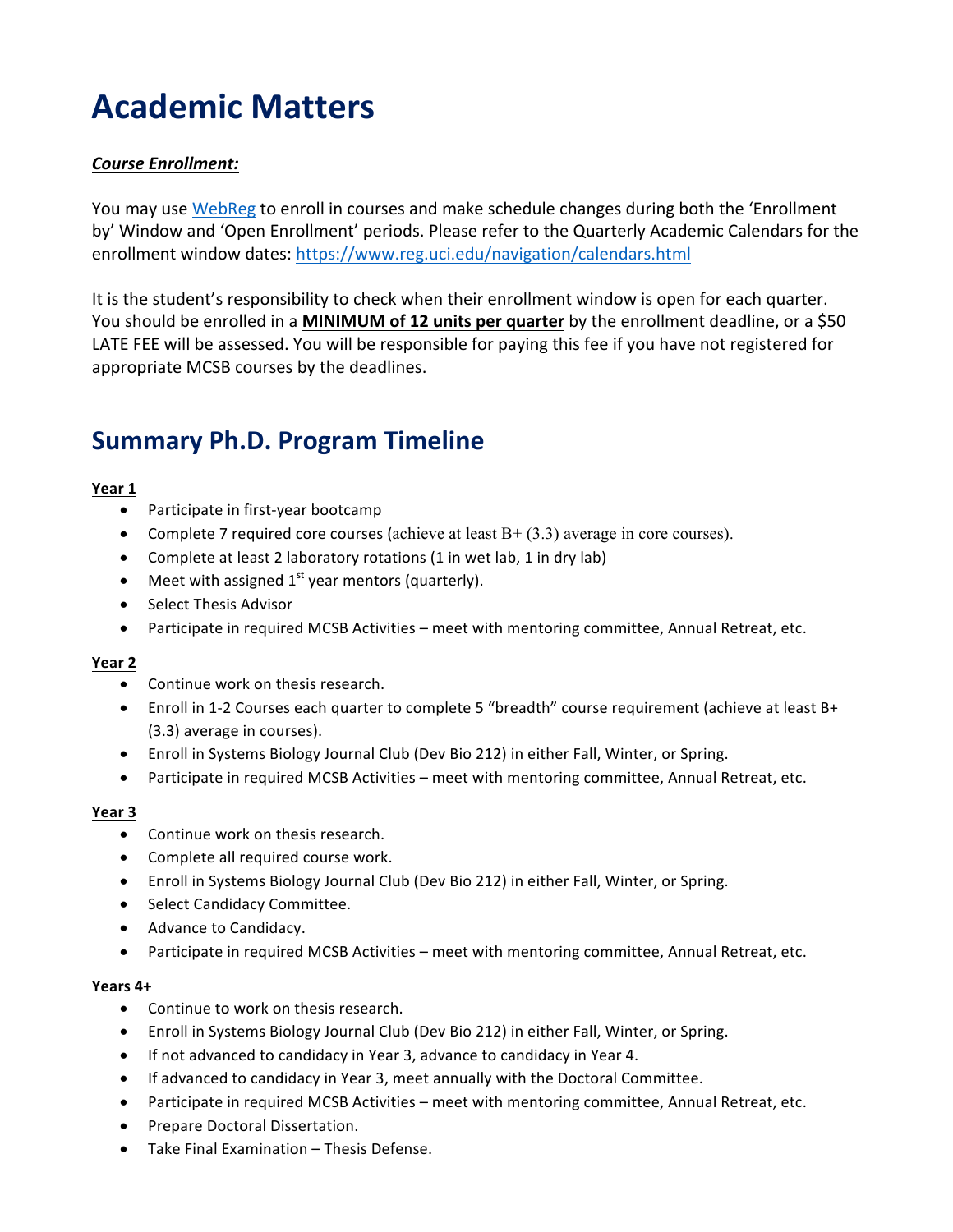## **Summary M.S. Program Timeline**

#### **Year 1**

- Participate in first-year bootcamp
- Complete 7 required core courses (achieve at least  $B + (3.3)$  average in core courses).
- Complete at least 2 laboratory rotations (1 in wet lab, 1 in dry lab)
- Meet with assigned  $1<sup>st</sup>$  year mentors (quarterly).
- Select Thesis Advisor
- Participate in required MCSB Activities meet with mentoring committee, Annual Retreat, etc.

#### **Year 2**

- Continue work on thesis research.
- Enroll in either 2 or 5 "breadth" courses, depending on Research or Literature Thesis option (achieve at least  $B+$  (3.3) average in courses).
- Enroll in Systems Biology Journal Club (Dev Bio 212) in either Fall, Winter, or Spring.
- Participate in required MCSB Activities meet with mentoring committee, Annual Retreat, etc.
- Select Master's Thesis Committee.
- Prepare Master's Thesis.
- Defend Thesis.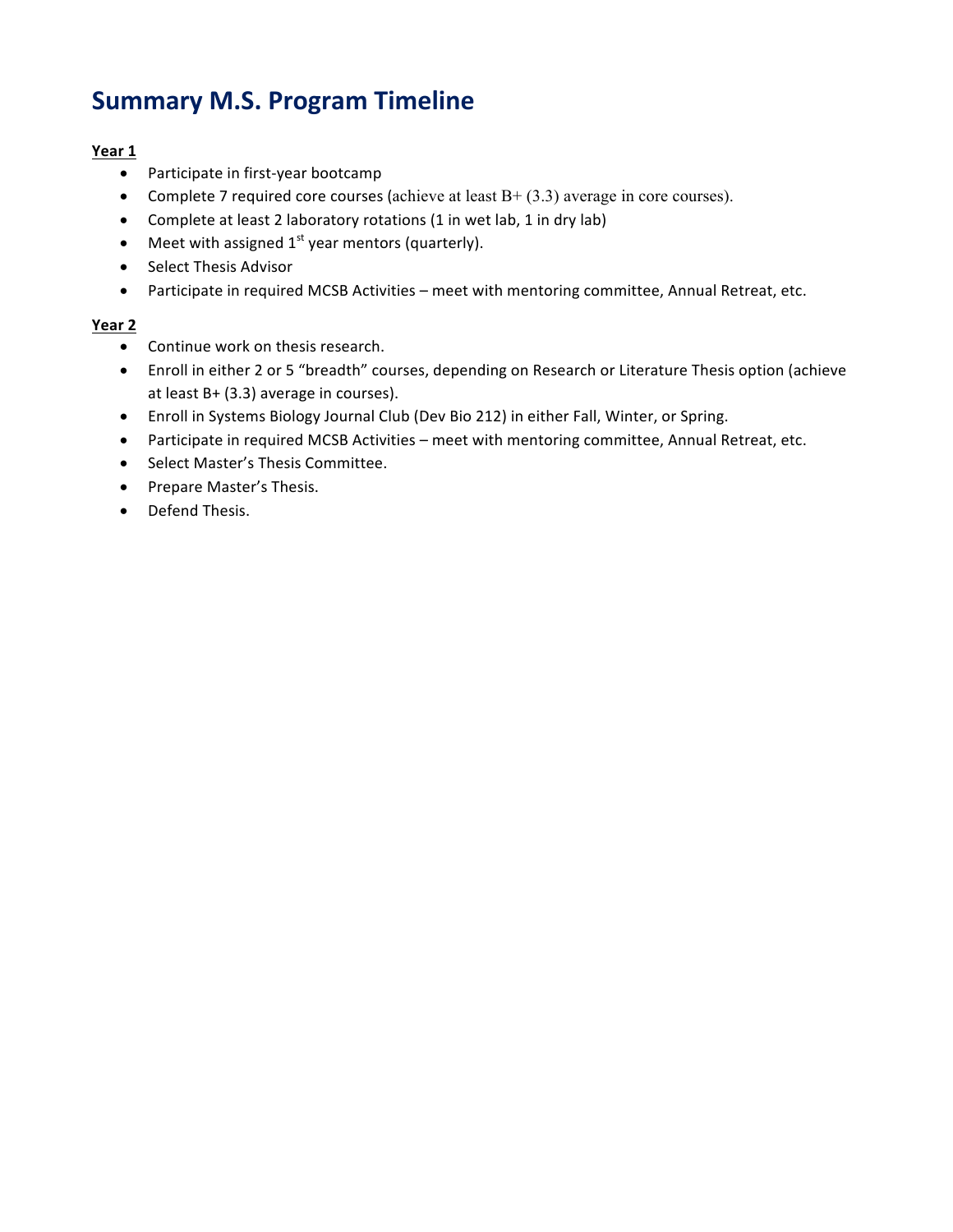## **Detailed Program Timeline**

#### **First Year (Ph.D. and M.S. programs)**

The major goal of the first year in the program is to prepare the students to become an independent researcher. The following three components of the first year curriculum, namely, the Boot Camp, Core Courses, and Laboratory Rotations, are designed to achieve that goal and help students identify a thesis advisor.

#### *Boot Camp:*

Incoming students will be required to attend a 3-4 week "boot camp" in biology, mathematics and computation, during the period just prior to the start of the fall quarter. These intensive training experiences, which involve lectures, demonstrations, and one-on-one instruction, are designed to help students achieve a basic understanding in areas in which they may have received little formal education. 

#### *Core Courses:*

All first-year students normally take seven four-unit MCSB **Core Courses** listed below, three in mathematical and computational methods for biology and four in biological sciences. Students are expected to take a minimum of 7 didactic courses in preparation for thesis research.

**Fall:**

**Biological Physics (Physics 230A) Mathematical and Computational Biology I (Math 227A) Critical Thinking in Systems Biology (Dev Bio 203A) Systems Biology Journal Club (Dev Bio 212)** 

#### **Winter:**

**Systems Cell Biology (Dev Bio 232) Mathematical and Computational Biology II (Math 227B) Systems Biology Journal Club - Topics (Dev Bio 212B)** 

**Spring:**

**Systems Developmental Biology (Dev Bio 203C)** *OR Population Dynamics (Eco Evo 251)* **Stochastic and Statistical Methods in Biology (Math 227C)** *OR Computational Systems Biology (CompSci 284C)* **Systems Biology Journal Club (Dev Bio 212C) Responsible Conduct of Research (M&MG 250)** 

#### *Research Laboratory Rotations:*

Laboratory rotations constitute an important component of the first year training program, providing you with intensive introductions to experimental design and quantitative data analysis as well as familiarizing you with available research opportunities. You are expected to conduct at least two rotations in different labs prior to choosing a thesis advisor. Because of the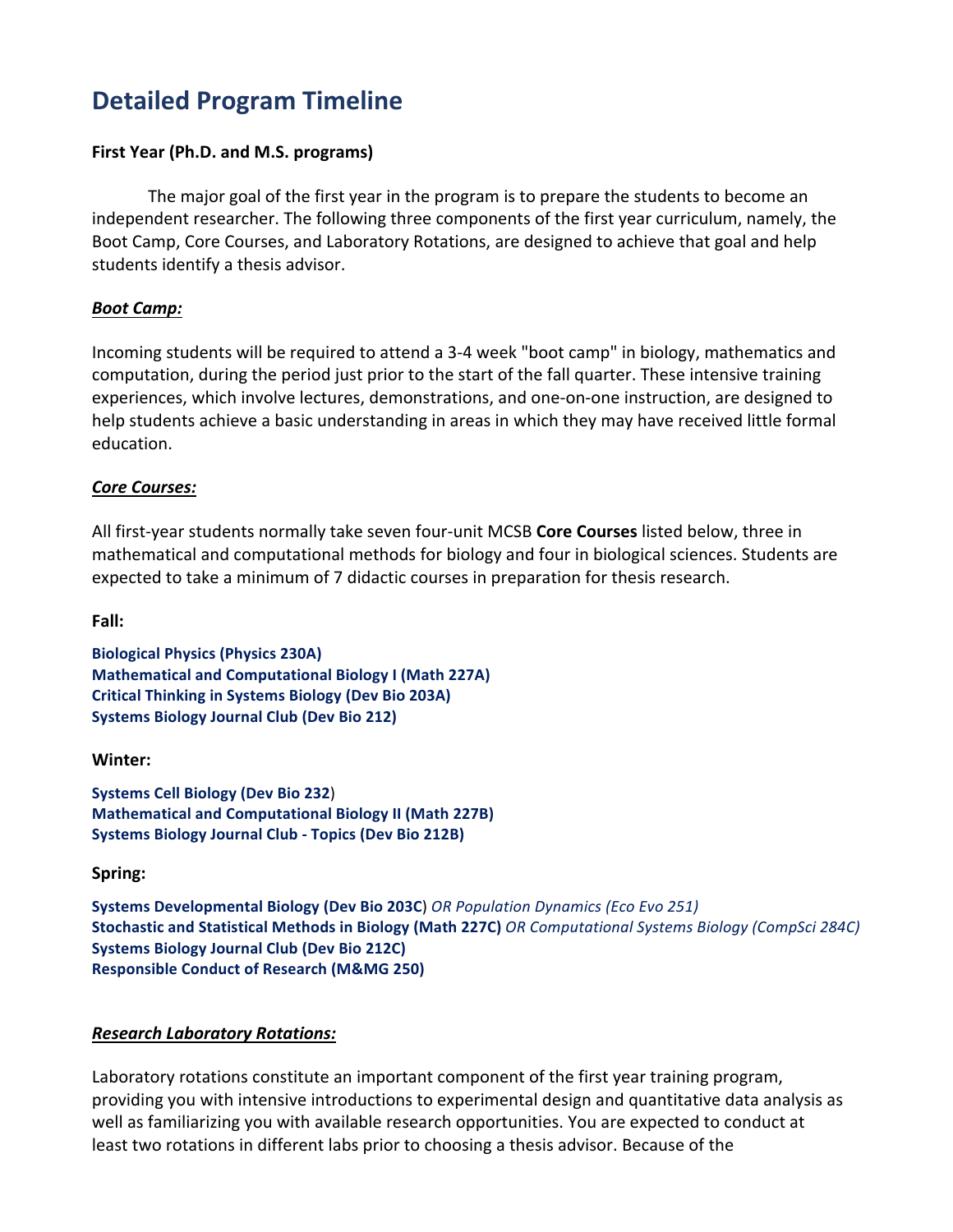interdisciplinary nature of the MCSB Program and the diversity of the participating students, it is important that you become familiar with both "wet" experimental biology labs as well as with "dry" mathematical/ computational labs. Therefore, you are expected to do at least one rotation in each environment. Students are also encouraged to pair up for interdisciplinary, collaborative work experiences.

A third rotation is optional, though most students do complete three rotations in their first year. If you successfully find a thesis advisor during your first two rotations, third rotation can be omitted with the approval from the program directors,  $1^{st}$  year faculty mentors, and the confirmed thesis advisor. 

If needed, a fourth rotation (summer after the first year) may be permitted. If interested, students would need to discuss this option with the program directors during the Spring quarter.

Quarterly rotation reports and write ups are due at the end of each quarter.

Lab Rotation Registration - It can be tricky to enroll in the proper course for your lab rotation. Each department on campus has different policies concerning lab rotation courses. We recommend that you speak with your rotation advisor about enrolling in his/her lab rotation course, requesting that you enroll in the appropriate course with a minimum of 3-4 credit hours. Some departments offer different rotation courses  $-$  some with a pass/fail option and some offering a letter grade.

**Lab Rotation Evaluation Reports** – Laboratory Rotation Selection forms are due twice per quarter. These forms are sent to the students by email from the MCSB Coordinator and posted on the MCSB website. Within two weeks after the start of each quarter, students should complete the Lab **Selection Form** briefly describing the hypothesis and description of the quarter research project. Signature approval of the faculty rotation advisor and one of the student's MCSB Advisors is required. An **End of Quarter Form** is due during Finals Week of each quarter. A thorough Project Description is required, as well as any additional related work you completed during the quarter, including Symposiums attended, additional training activities, publications. Comments about the program or the rotation are also solicited and encouraged during this reporting period. Signature approval of the faculty rotation advisor and one of the student's MCSB Advisors is required again at this time.

#### *Selection of a Thesis Advisor and/or Department:*

At the end of the first year, each student will choose a primary **Thesis Advisor** from among the participating faculty. *The primary thesis advisor will provide or arrange for the advisee financial support for three summer months following the student's first nine months at UCI.* 

For students who choose to transfer to another department, a faculty member in a participating department must agree to serve as the student's thesis advisor. Completion of the Ph.D. will be subject to the degree requirements of the departmental Ph.D. program in which the student enrolls. Participating departments accept both the course work and research conducted during the "gateway" year in partial fulfillment of such requirements. Students are encouraged to consult with the department of choice for specific information on additional requirements. All department student advisory committees will be established according to the rules of the participating department.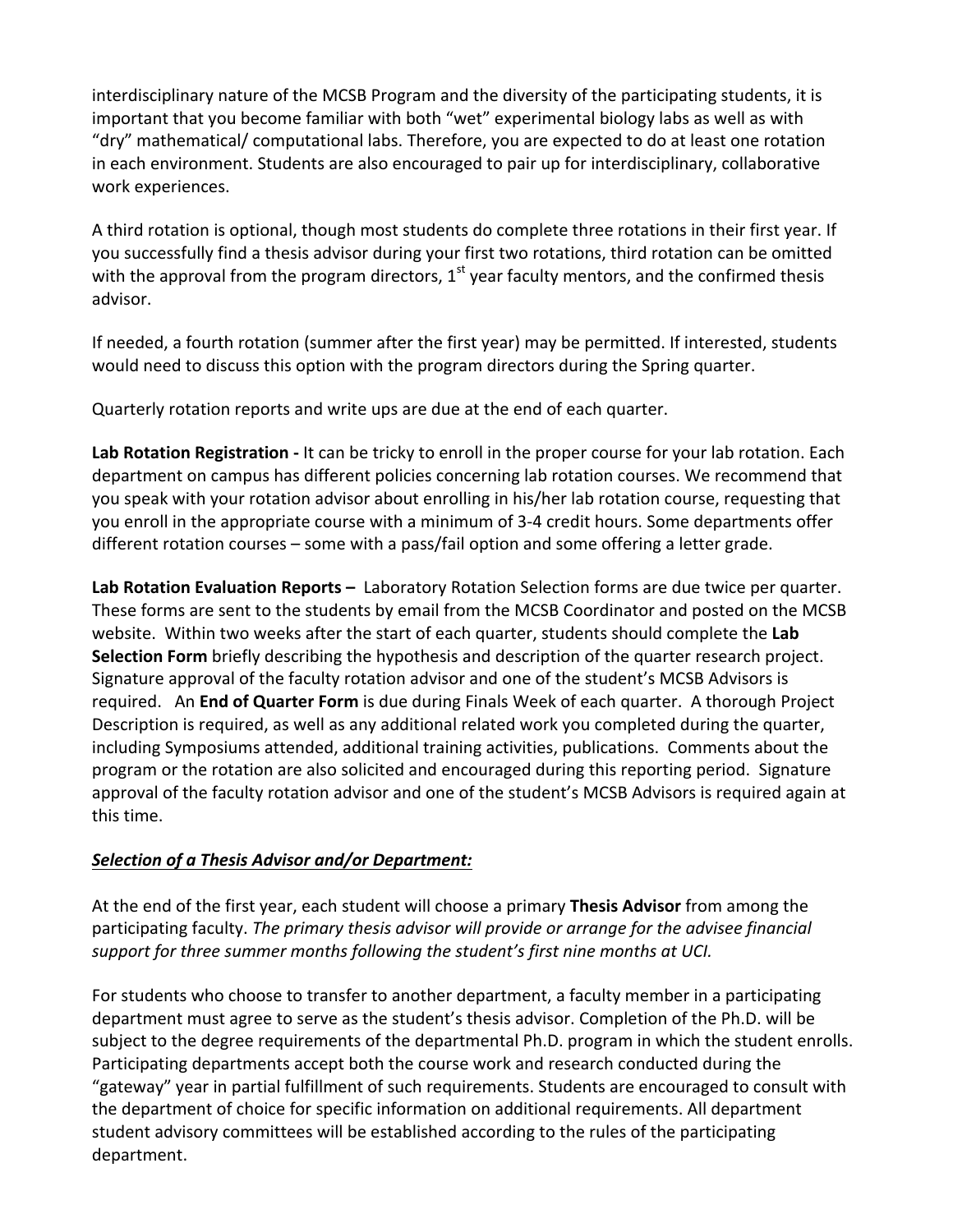MCSB students enrolled in degree programs, in other departments, will be encouraged to continue to attend the Systems Biology Journal Club, the Center for Complex Biological Systems (CCBS) Interest Group activities, Systems Biology Seminar Series, Annual Retreat and Research in Progress seminars. These activities will provide opportunities to maintain contact between the Gateway Program and MCSB students after they have completed the program requirements.

### **Beyond the first year: MCSB Ph.D. Degree Program**

#### *Year 2:*

Students will have selected a thesis advisor before the beginning of the second year. The second-year students will continue to take courses, begin work in their thesis lab, and participate in MCSB programmatic activities and events.

#### *Course work:*

Students will take a total of 5 "breadth" courses in Years 2 and 3. Additionally, the Systems Biology Journal Club is required to be taken one quarter per academic year. MCSB PhD students are **encouraged** to enroll in any Journal Club offered by a relevant department during the other two quarters. All required coursework, 7 "core" courses and 5 "breadth" courses must be satisfactorily completed prior to advancing to candidacy. The "breadth" courses denoted by an asterisk can count either as "core" or "breadth" courses. All courses listed below are 4 units.

#### **Category I (Mathematics, Computation and Modeling)**

Mathematical and Computational Biology I (Math 227A, Fall)\* Dynamical Systems in Biology and Medicine (BME 233, Fall)\* Quantitative methods in ecology and evolutionary biology (EcoEvo 207, Fall) Continuum Mechanics (Physics 222, Fall) Computational Methods (Physics 229A, Fall) Representations and algorithms for molecular biology (CS 284A, Fall) Machine Learning (CS 273A, Fall) Probabilistic Learning: Theory and Algorithms (CS 274A, Fall) Introduction to Bayesian Data Analysis (Statistics 205, Fall) Statistical Methods 1: Linear Models (Statistics 210, Fall) Introduction to Numerical Analysis & Scientific Computing (Math 225A, Fall) Introduction to Numerical Analysis & Scientific Computing (Math 225B, Winter) Computational Partial Differential Equations (Math 226A, Fall) Computational Partial Differential Equations (Math 226B, Winter) Methods in Applied Mathematics - S. Cao (Math 290A, Fall) Methods in Applied Mathematics (Math 290B, Winter) Probabilistic Modeling of Biological Data (CS 284B, Winter) Image Understanding (CS 216, Winter) Learning in Graphical Models (CS 274B, Winter) Neural Networks and Deep Learning (CS 274C, Spring)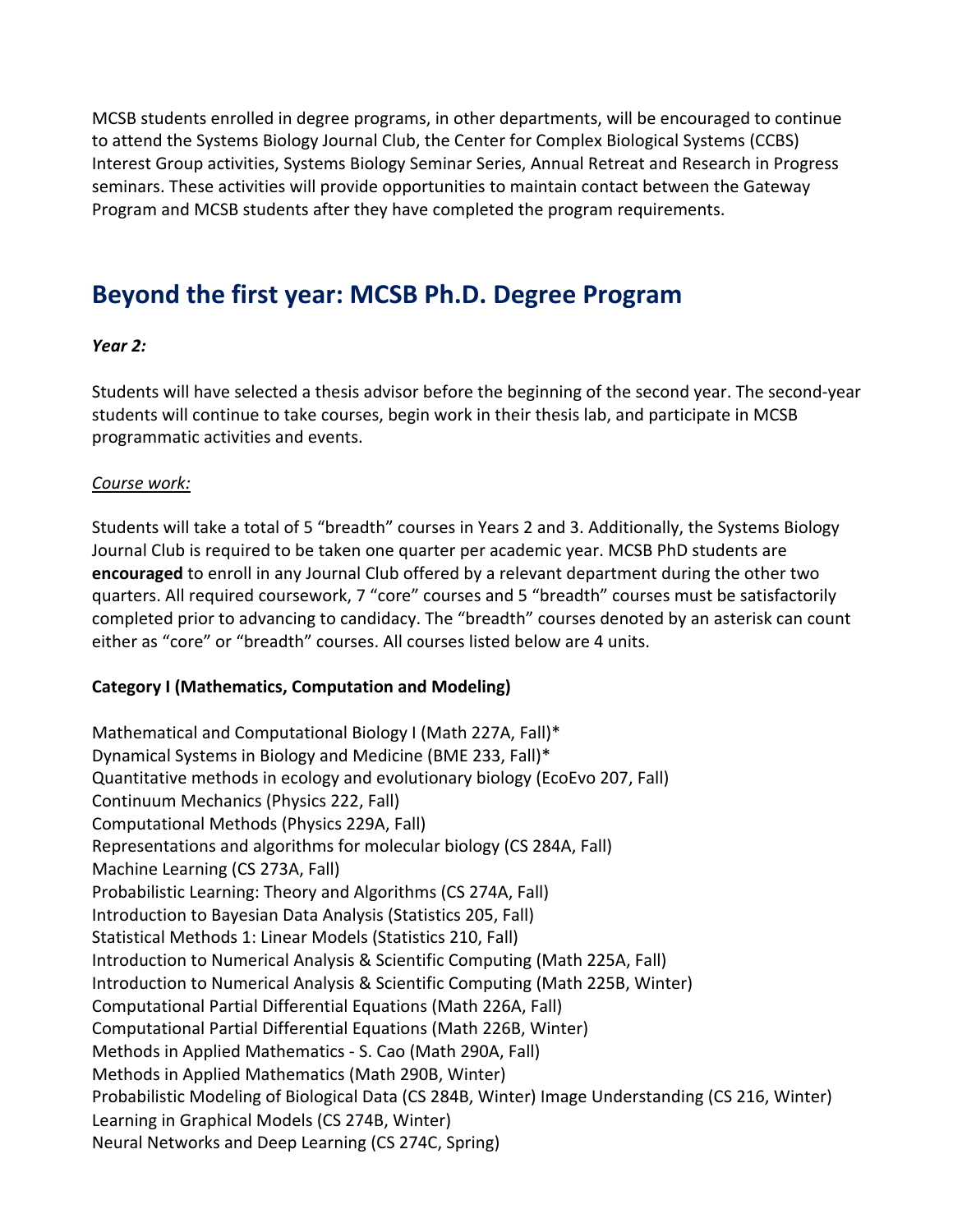Bayesian Statistical Analysis - H. Stern (Stats 225, Fall) Intermediate Probability and Statistical Theory (Stats 200A, Fall) Intermediate Probability and Statistical Theory (Stats 200B, Winter) Intermediate Probability and Statistical Theory (Stats 200C, Spring) Statistical Methods II: Generalized Linear Models (Stats 211, Winter) Quantitative Physiology: Organ Transport Systems (BME 221, Winter) Linking Modeling and Experiments in Bio-Engineering (BME 215, Spring) Biophysics of molecules and molecular machines (Physics 230B, Winter) Introduction to Numerical Analysis and Scientific Computing (Math 225C, Spring) Statistical Methods for Data Analysis II (Stats 203, Spring) Statistical Methods III: Methods for Correlated Data (Stats 212, Spring) Modern Data Analysis Methods – B. Shahbaba (Stats 235, Spring) Introduction to Computational Biology (MolBio 223 Spring) Data Structures – M. Dillencourt (CS 261, Spring) Computational Systems Biology (CS 284C, Spring)\* Deep Generative Models – S. Mandt (CS 295, Spring) Mathematics and Computational Biology III (Math 227C, Spring)\*

#### **Category II (Biology and Biomedical Engineering)**

Protein Structure and Function (MolBio 204, Fall) Systems Neuroscience  $-$  R. Frostig (NeuroBio 208, Fall) Principles of Genomics (DevBio 214, Fall) Fundamentals of Informatics (Eco Evo 282, Fall) Advanced Informatics for Biologists (Eco Evo 283, Winter) Introduction to Proteomics (PhySio 252, Winter) Cell and Tissue Engineering (BME 210, Winter) Cell Biology (Dev Bio 231B, Winter) Epigenetics in Health Disease (BioChem 225, Winter) Spectroscopy and Imaging of Biological Systems (BME 238, Winter) Linking Modeling and Experiments in Bioengineering (BME 215, Spring) Advanced Developmental Genetics (DevBio. 210, Spring) Regulation of Gene Expression (M&MG 206, Spring)\* Needs approval from CMB, (Gary Roman). Advanced Molecular Genetics (BioChem 207, Spring) Signal Transduction and Growth Control (BioChem 212, Spring) Population Dynamics (EcoEvo 251, Spring)\* Developmental Systems Biology (Dev Bio 203C, Spring)\* Cardiovascular Tissue Engineering (BME 212, Spring) Eng. Human Potential  $-$  T. Downing (BME 295, Spring) Neural Time Series (BME 295, Spring) Neuroimaging Analysis (BME 234, Spring) Puzzles in Modern Biology - S. Frank (EcoEvo 203B, Winter) (Needs Dr.Steve Frank's approval).

#### *Preliminary Exam*

If the minimum grade of  $B+$  is not achieved in 10 of the 12 required courses taken, students will be assessed, by an oral exam, on the materials from the courses by a committee of four MCSB faculty members. Students may take the preliminary exam twice, but the exam must be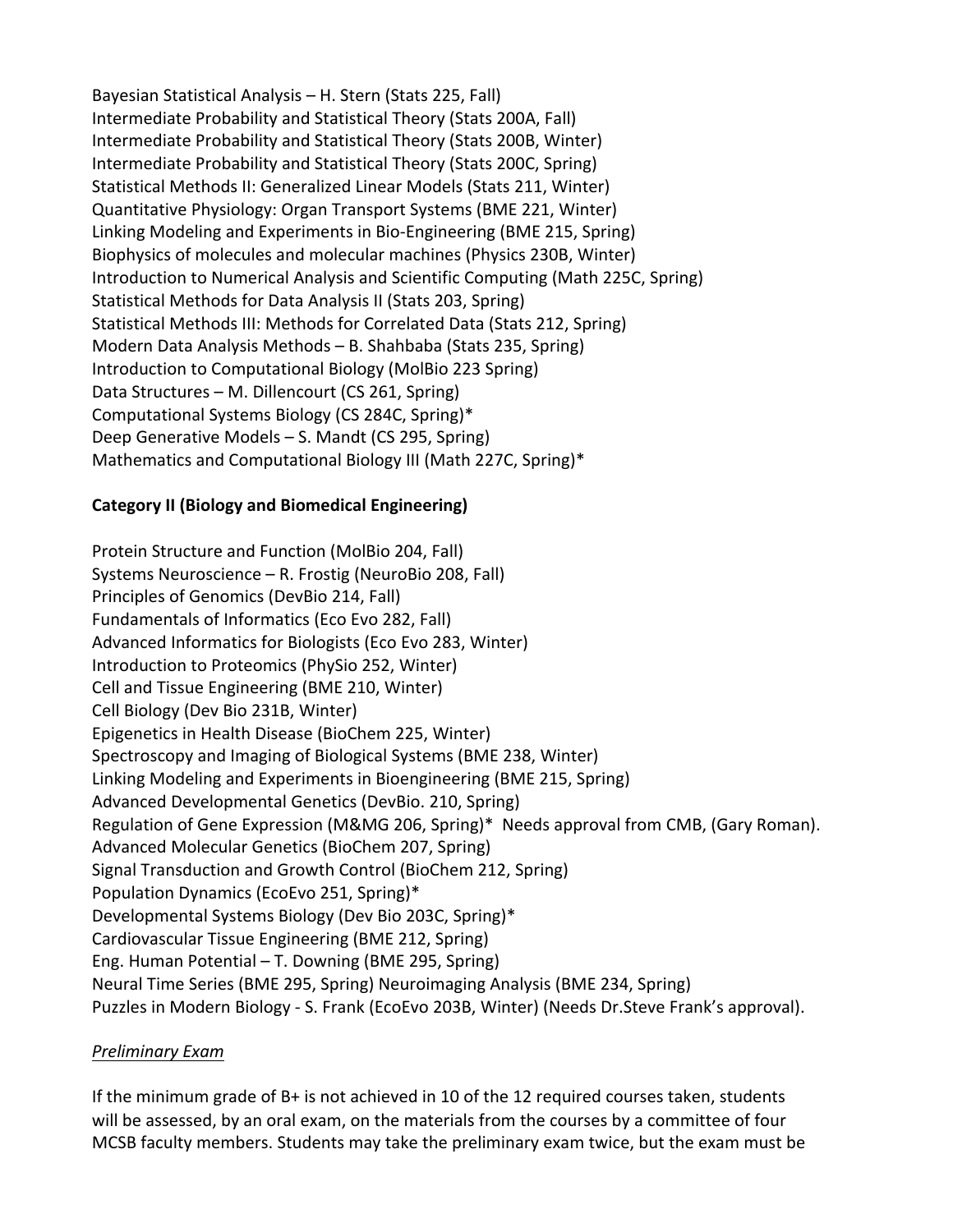completed by the start of Year 3.

#### *Year 3:*

The third-year students continue to work on their thesis project and finish taking the required courses. Students whose research is progressing well are encouraged to advance to candidacy in their  $3^{rd}$  year. For complete UCI policy on advancement to candidacy and Candidacy Committee, refer to page 74 of Graduate Policies & Procedures.

#### *Course work*

Students will complete the course requirements in Year 3 (if not done so in Year 2). Additionally, the Systems Biology Journal Club is required to be taken one quarter per academic year. MCSB PhD students are **encouraged** to enroll in any Journal Club offered by a relevant department during the other two quarters. All required coursework, 7 "core" courses and 5 "breadth" courses, must be satisfactorily completed prior to advancing to candidacy.

#### *Advancement to Candidacy*

Once the 12 required courses are satisfactorily completed, students can take the Advancement to Candidacy exam. The exam consists of a written proposal for the dissertation and an oral presentation of the proposed dissertation, followed by a Q&A period.

MCSB Ph.D. program faculty should comprise a simple majority of the Candidacy Committee. At least one member of the committee must be from outside this group. The normative time for advancement to candidacy is 3 years; this must be completed by the end of year 4.

#### *Year 4 and beyond:*

Students will continue to work on their original research. Students are required to advance to candidacy by the end of their  $4<sup>th</sup>$  year in the program, if they have not done so already. After advancing to candidacy, students must meet once a year with their Doctoral Committee to present their research progress. A Doctoral Committee must be selected based on the Academic Senate Regulation 920.

#### *Course work*

Students are required to take one quarter of Systems Biology Journal Club and are **encouraged** to enroll in any Journal Club offered by a relevant department during the other two quarters.

#### *Final Examination (thesis defense)*

Students must publicly present and defend their doctoral research thesis to the academic community. The dissertation is subject to unanimous approval by the student's dissertation committee (Academic Senate Regulation 935 and 466). Students must submit the complete draft dissertation to their Doctoral Committee at least one week prior to the scheduled Final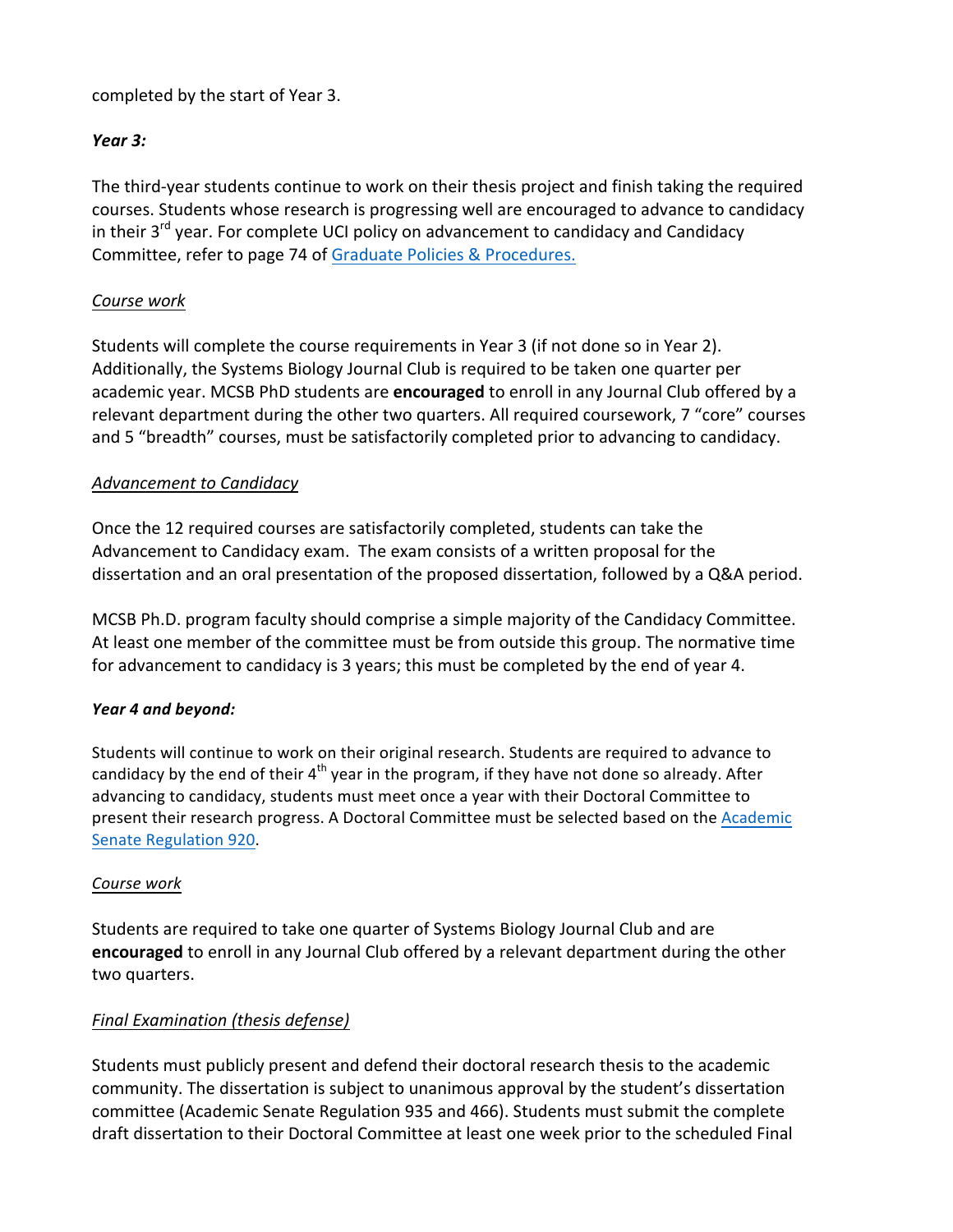Examination date. Students should refer to the Theses and Dissertations Manual for specific formatting requirements.

The normative time to the Ph.D. degree is 5 years, and the maximum time to the Ph.D. degree is 7 year*s.*

## **Beyond the first year: MCSB M.S. Degree Program**

Students will have selected a thesis advisor before the beginning of the second year. Students will continue to take courses, begin work in their thesis lab, and participate in MCSB programmatic activities and events. Students will select their Thesis Committee based on the membership requirements as outlined in Graduate Policies & Procedures. Normative time to M.S. degree is 2 years.

#### *Course work:*

Students will either take 5 "breadth" courses (literature thesis option) or 2 "breadth" courses (research thesis option) in Year 2. The "breadth" courses denoted by an asterisk can count either as "core" or "breadth" courses. All courses listed below are 4 units. The "breadth" courses should be selected from Categories I and II listed under the Ph.D. Degree Program and Category III listed below.

#### **Category III (Biotechnology and Entrepreneurship)**

Statistics for management (MBA 201A, Fall) Biomedical microdevices (BME 261, Fall) Foundations of Clinical and Translational Science (PH 290, Fall) Entrepreneurship for scientists and engineers (ENG 280, Winter) Technology for life (ENG 260A, Winter)

#### *Advancement to Candidacy*

Students must be advanced to candidacy prior to the beginning of the final quarter of enrollment. The Application for Advancement to Candidacy initiated by the student and approved by the academic unit should be submitted to the Graduate Dean before (at least 30 days before; there is a deadline for each quarter) the start of the quarter in which the degree is expected.

#### *M.S. Thesis*

#### Plan 1: Research Thesis

Students must publicly present and defend their Master's research thesis to the academic community. The research thesis is subject to unanimous approval by the student's Master's Thesis Committee. Students must submit the complete draft dissertation to their Thesis Committee at least one week prior to the scheduled Final Examination date (M.S. thesis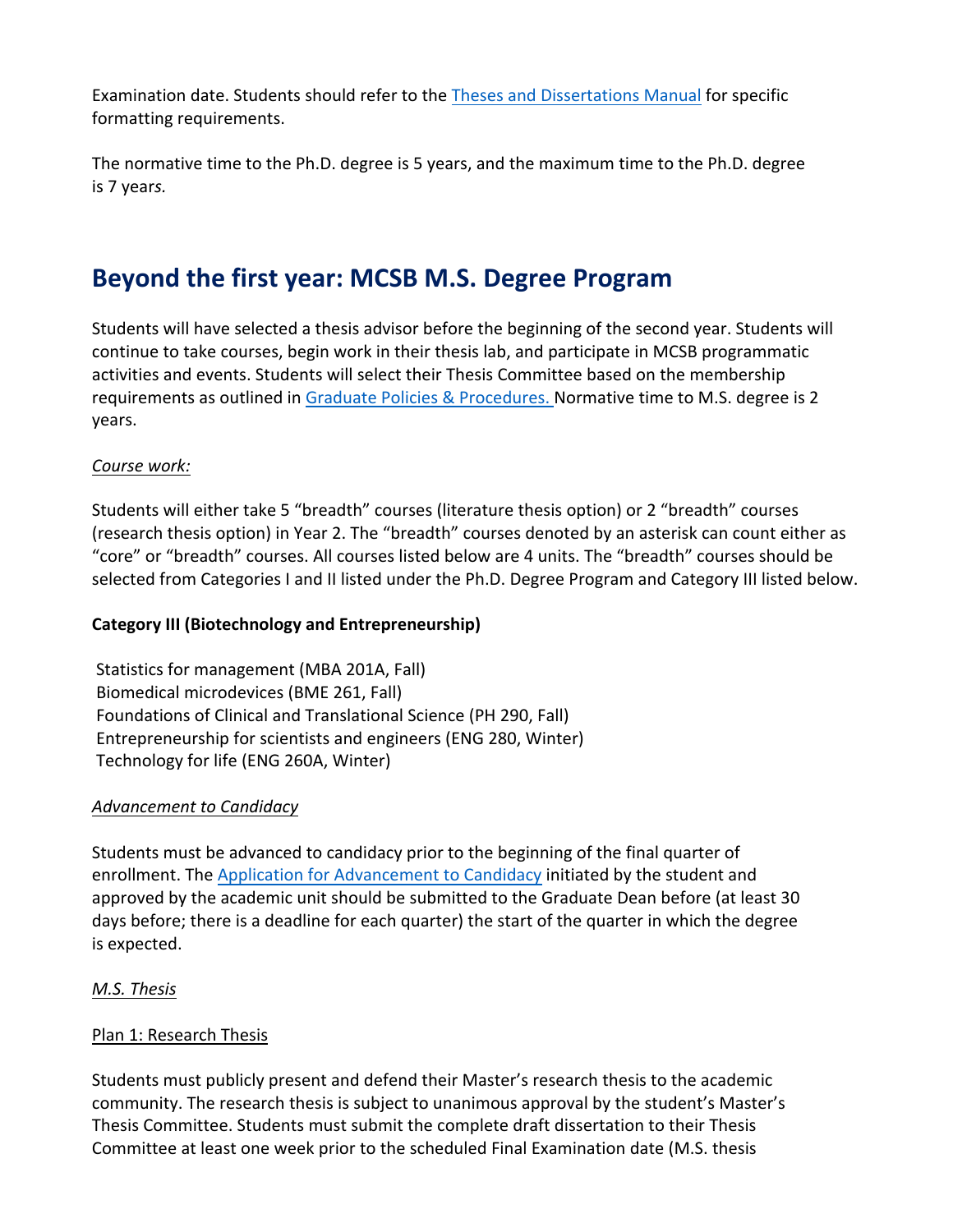defense). Students should refer to the Theses and Dissertations Manual for specific formatting requirements.

#### Plan 2: Literature Thesis

Students must submit a written thesis, which is subject to unanimous approval by the student's Thesis Committee.

## **Advising**

#### *First-year Advisors:*

Prior to the arrival of the student, two faculty members are assigned to each student as first-year faculty mentors. These mentors are selected from two different departments (roughly, one "wet" and one "dry"). These faculty mentors meet with the student twice each quarter: Once at the beginning, during Boot Camp, and once near the end. Besides general mentoring, their role is to monitor student progress in the rotations and guide the student into the selection of a thesis advisor.

#### *First-year Peer Mentors:*

First-year students will be assigned to a peer mentor, an upper-year MCSB student, through the student-run MCSB Peer Mentoring Program. The first-year students can meet with their peer mentor as frequently as their schedules will allow, and at minimum once per quarter. The meetings are informal and mandate no specific discussion topic.

#### *Thesis Advisor:*

Thesis Advisor supervises student's thesis research and serves as the chair of your Doctoral Committee. In addition to advising and monitoring the academic progress of their students and assuming financial responsibility for your graduate education, Thesis Advisors are expected to be attentive to the future of their students and encourage the professional development of their students.

#### **Co-Advisors:**

Based on a student's choice of thesis lab, the composition of a student's mentoring committee may be adjusted. Other adjustments may be made based on the area of the student's research, or by request of the student, thesis advisor or committee member.

#### *MCSB PhD Candidacy Committee:*

The role of the PhD Candidacy Committee is to administer an oral examination to admit students to candidacy for an MCSB graduate degree.

Per Academic Senate Irvine Division Regulation 918, Candidacy Committee must be: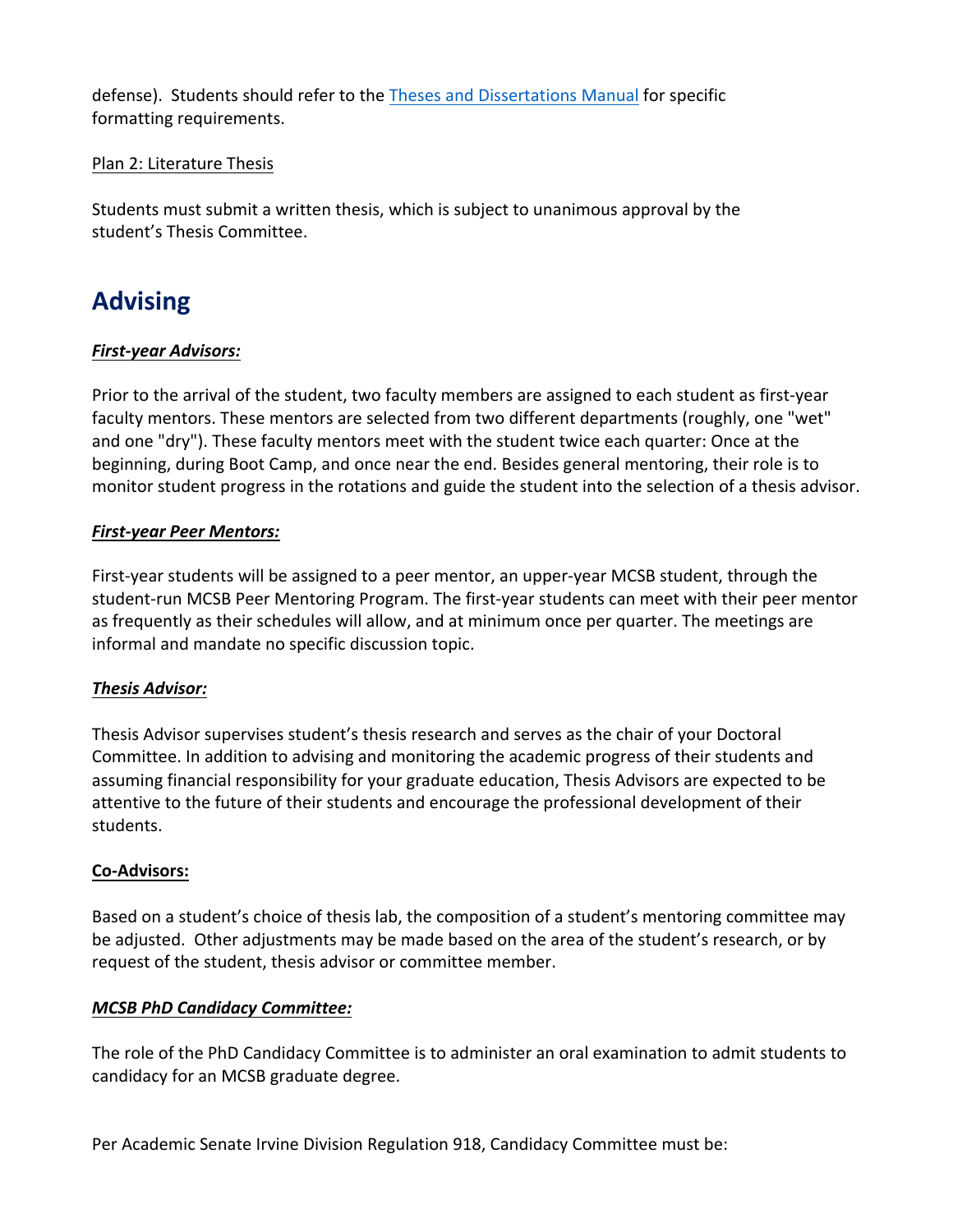- comprised of at least five faculty;
- a majority of the committee must hold either primary or joint appointments with the MCSB Program;
- one member of the committee must be an "outside member," who does not hold a primary or joint appointment in the MCSB Program;
- if any of the committee members has a financial interest in an outside entity that carries a possibility of conflict of interest, potentially harmful to the student, an "oversight member," who does not bear any possible conflict of interest potentially harmful to the student in serving this role, shall be appointed.

#### *MCSB PhD Doctoral Committee:*

The role of the PhD Thesis Committee is to supervise the preparation and completion of the dissertation and the "final examination."

Per Academic Senate Irvine Division Regulation 920, Doctoral Committee must be:

- comprised of at least three faculty;
- a majority of the committee must be affiliated with the MCSB Program;
- if any of the committee members has a financial interest in an outside entity that carries a possibility of conflict of interest, potentially harmful to the student, an "oversight member," who does not bear any possible conflict of interest potentially harmful to the student in serving this role, shall be appointed.

#### *Master's Thesis Committee:*

Per Academic Senate Irvine Division Regulation 830, Master's Thesis Committee must be:

- comprised of at least three faculty;
- a majority of the committee must be affiliated with the MCSB Program;
- if any of the committee members has a financial interest in an outside entity that carries a possibility of conflict of interest, potentially harmful to the student, an "oversight member," who does not bear any possible conflict of interest potentially harmful to the student in serving this role, shall be appointed.

### **Evaluations and Examinations**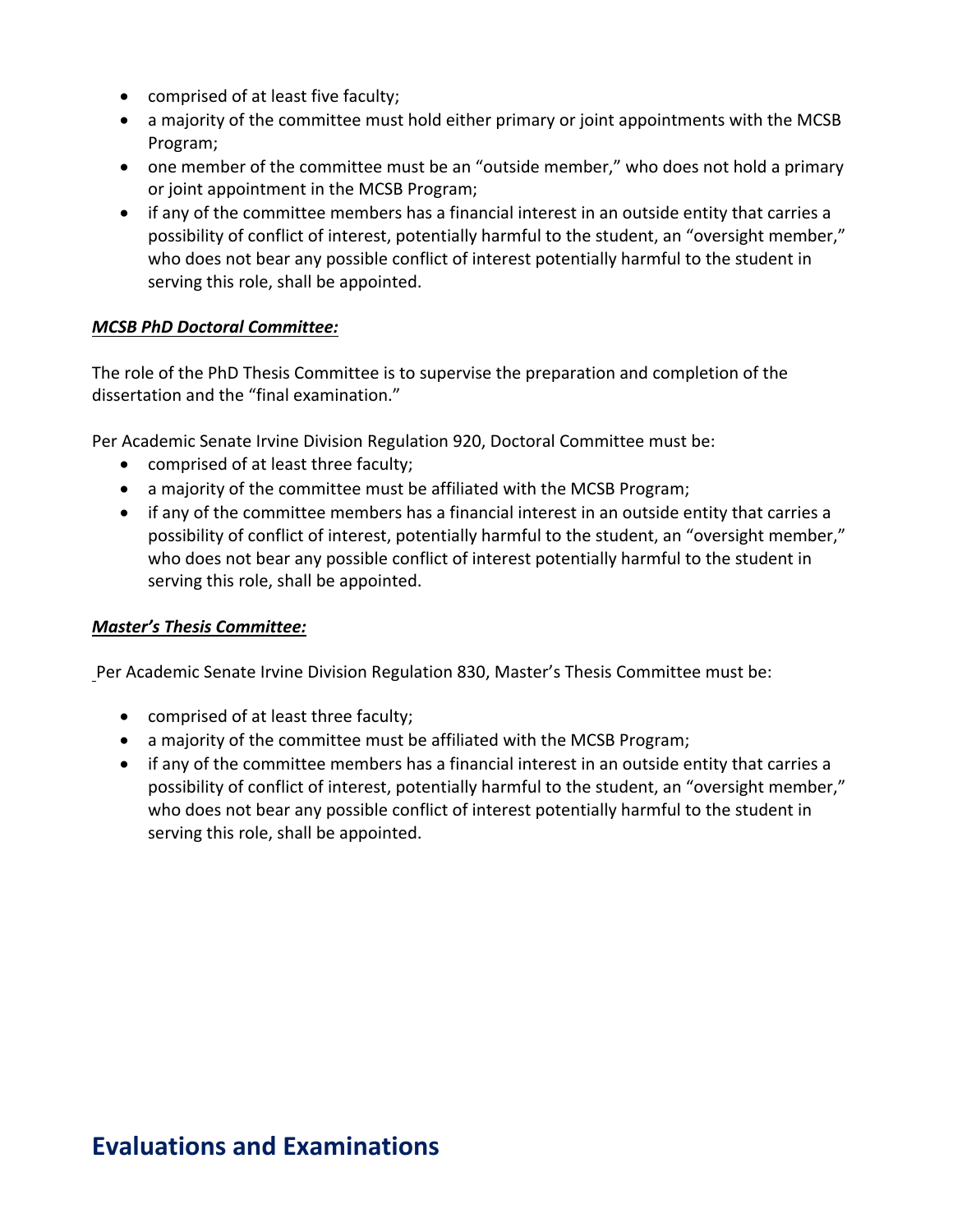#### *IDP* – *Individual Development Plan and Mentoring:*

All MCSB students are required to complete an annual **Individual Development Plans (IDP)** in consultation with your faculty advisor. A well-maintained and freely available online version of the IDP can be found at https://myidp.sciencecareers.org/. The system allows you to continuously update the plan as skills and experiences accumulate (e.g., annually), and includes a "Mentoring Team" as an integral part of the system. A certification of completion will be required annually.

Further information regarding UC Irvine's Graduate Mentoring Policy is available for your reference on Page 59-62 in the Graduate Policies & Procedures Handbook.

**Annual Mentoring Committee Meetings** are encouraged in order to review the student's IDP, and may be a considered a pre-Advancement Meeting in the second and third years. A written record of these meetings is also encouraged, the MCSB Program **Committee Meeting Report Form** is posted on the MCSB website.

#### *Advancement to Candidacy Exam*

The written proposal should be prepared, approximately 10-15 pages in length. The length of the proposal should be determined by the student's thesis advisor. It is recommended that the paper be submitted to the exam committee one week prior to the exam. Typically, the exam is scheduled for a 2-hour time block; the first hour for the student presentation, then the second hour for the committee's review, questions and comments. The Candidacy Committee will review the **outline of the proposed dissertation project, and will determine by oral examination the student's competence in that area.** When, by unanimous vote, the Committee decides the student is qualified for the dissertation phase, it shall recommend advancement to candidacy to the Graduate Council via the Graduate Dean.

#### *Written Doctoral Dissertation (or Master's Thesis)* and Oral Defense (Final Examination)

The Master's thesis or Ph.D. dissertation is a permanent scholarly statement of your research. As such, it must be formatted according to the requirements established by UCI's Graduate Division, the Graduate Council of the Irvine Division of the Academic Senate, and the University Libraries. It is your responsibility to ensure that your student status is maintained, filing fees are paid, and the filing deadlines are met. UCI Libraries offers workshops, presubmission critiques and in-person consultations to help you prepare your thesis/dissertation. Thesis/Dissertation Formatting Manual - https://guides.lib.uci.edu/gradmanual/home

#### *Unsatisfactory Academic Progress:*

In the event a student receives a grade lower than a B in any course during any quarter, or an unsatisfactory rotation grade, the student will be recommended for academic probation. The student's primary advisor, will discuss the situation with the advisee and may also confer with relevant course instructors or rotation advisors regarding the trainee's performance. The student's primary advisor will inform the Executive Committee of the academic probation, and recommend action(s)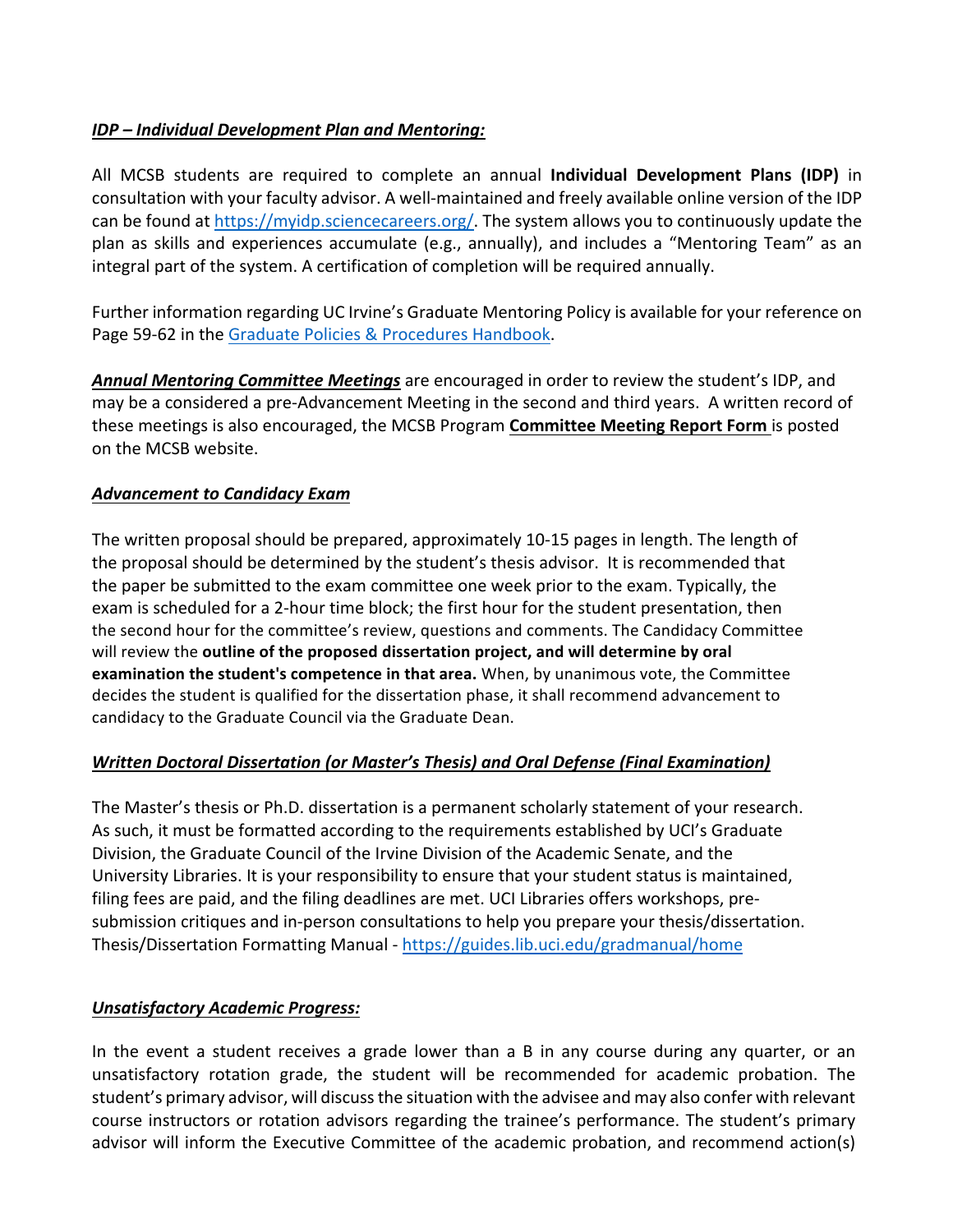that should be taken to remedy the situation.

Grounds for Placement on Academic Conditional Status (Graduate Policies & Procedures Handbook) **Grounds for Disqualification** (*Graduate Policies & Procedures Handbook*)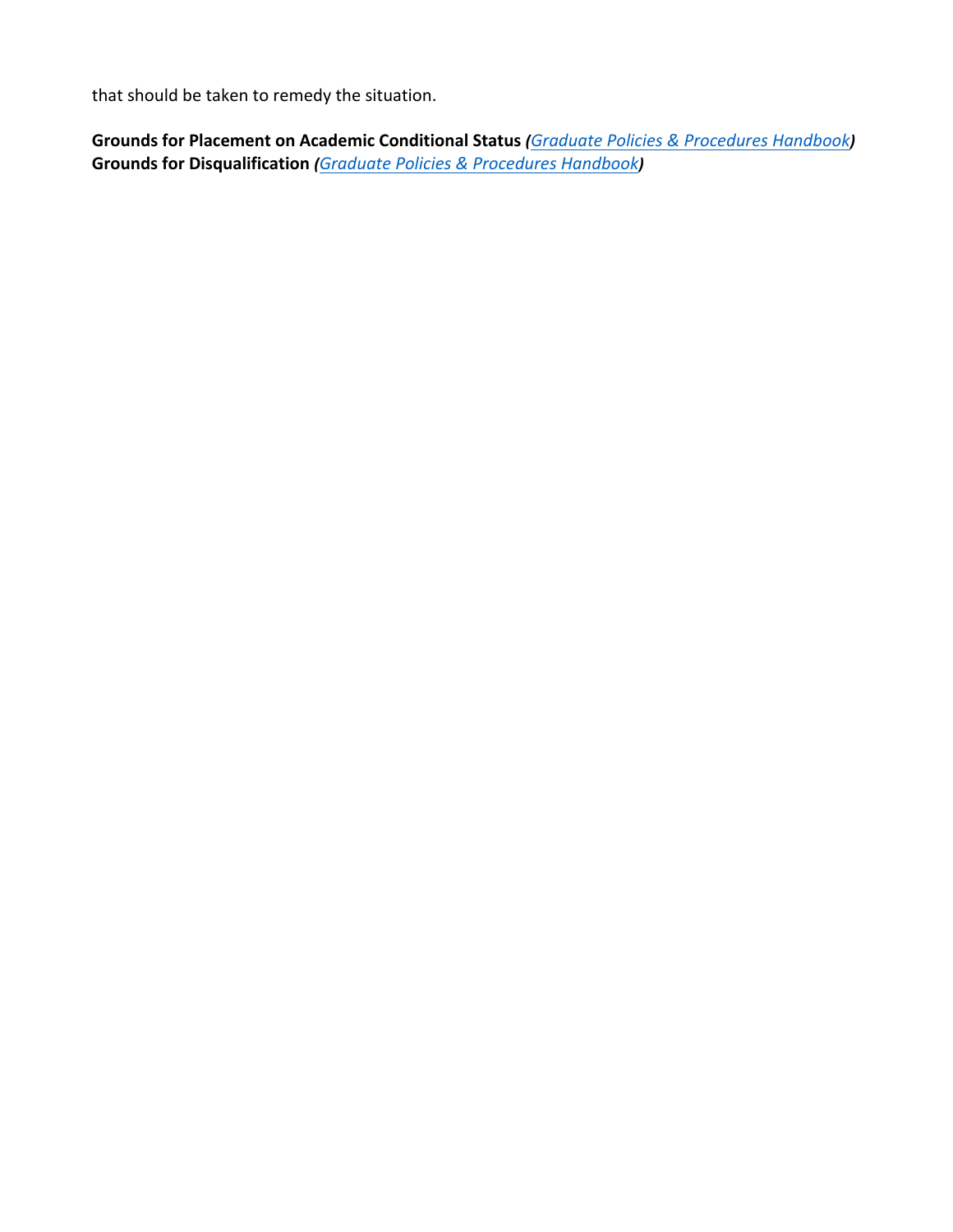## **Other activities**

#### **Research-In-Progress Talks**

Research-in-Progress meeting is a student-initiated weekly meeting, in which students and postdocs present their work to each other, and provide a supportive, constructive venue for discussion. It is completely student run, with only occasional faculty attendance, providing an important peer-based compliment to the PI-based mentoring offered in other venues. The student-organizers receive funding for snacks and coffee, and funding for one annual invited speaker of their choosing.

#### **CCBS Annual Retreat**

Each year, a 2.5 day off-site retreat dedicated to Systems Biology is co-organized by UCI's Center for Complex Biological Systems, Center for Cancer Systems Biology, and Center for Multiscale Cell Fate, and the MSCB graduate program. Scientific presentations are given by faculty, postdocs and students. Presentations are given on the current state of scientific funding and jobs in the U.S. and internationally, and on funding opportunities available to researchers at all levels. News items related to research conduct are also discussed. Social events (receptions, dinners) and working lunches are held to encourage interaction and community- building.

Student participation is an essential feature of the retreat, both in scientific presentations and discussions, and also in providing program feedback. The retreat plays a major role in short-term program assessment and development of new education initiatives. At every retreat, several sessions, usually including one or more small-group break-out sessions, are devoted to issues of education, including evaluating the strengths and weaknesses of the MCSB program itself. Participants in the break-out sessions include current MCSB students, MCSB affiliates (students from other programs who take some of the MCSB courses), postdocs and faculty. The input received during these sessions help develop new curriculum elements.

#### **Outreach Activities**

CCBS and the Center for Multiscale Cell Fate (CMCF) administer outreach activities throughout the year aimed at fostering an appreciation and understanding of science outside the usual scientific community. A few examples include California State Summer School for Mathematics and Science (COSMOS), MathBioU and MathExplr. COSMOS is a 4-week, residential program, in which talented high school students explore advanced topics in a variety of STEM fields through didactic lectures and hands-on labs. MathBioU and MathExplr are 6-week programs held during the summer in which undergraduates or high school students, respectively, join a lab affiliated with the CMCF for a research project. MCSB graduate students can apply to mentor or TA in these outreach programs.

#### *Teaching Assistants (TA) and TAPDP:*

Currently, the MCSB Program does not manage any "stand-alone" courses, therefore, we cannot offer any TA-ships directly through the MCSB program. However, it is possible that an opportunity to TA with your Thesis Advisor or Thesis Advisor's department may arise. So that you are prepared for these opportunities, we urge every MCSB student to register for the TA **Professional Development Program (TAPDP) training**, after completion of the MCSB First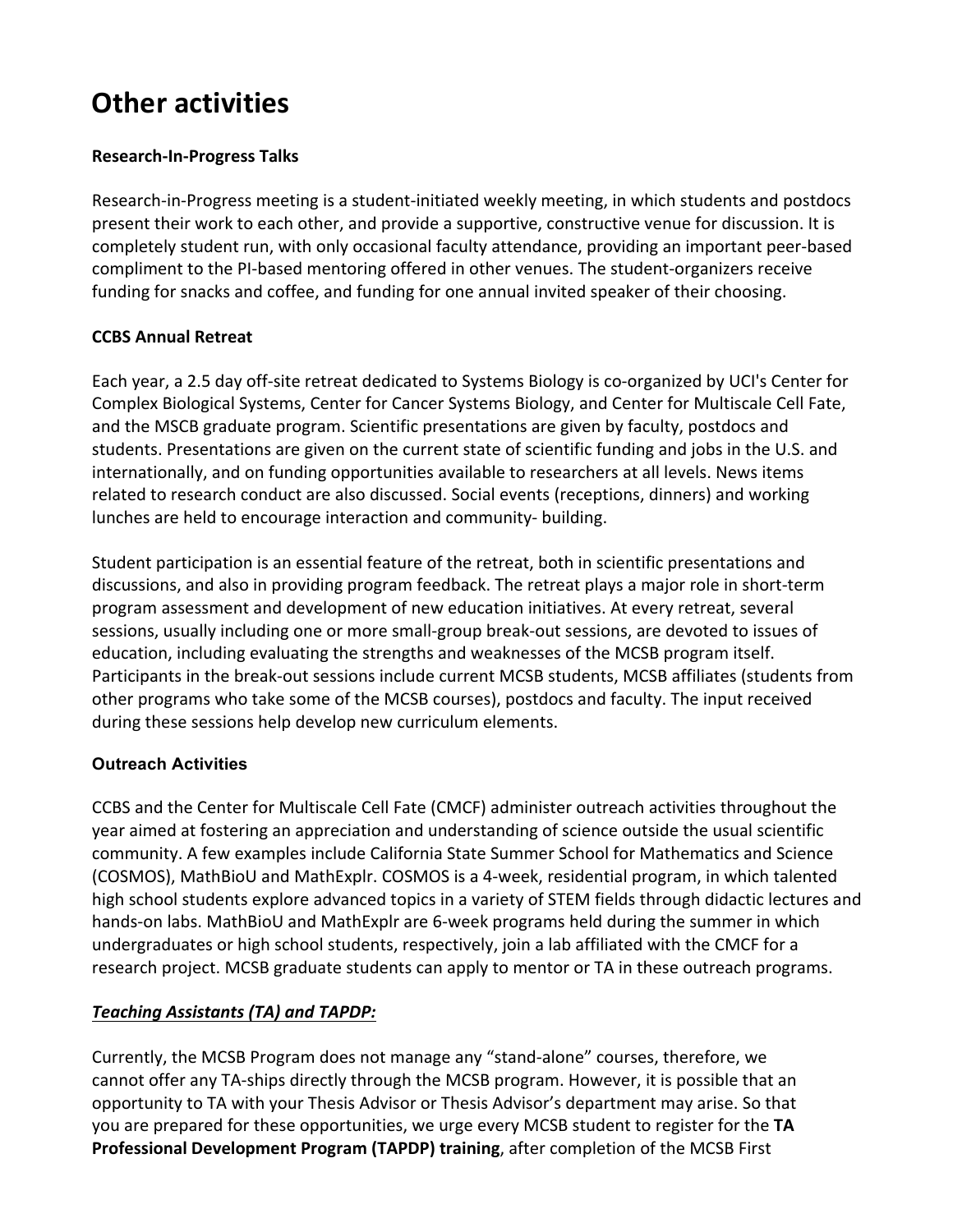Year. 

Typically, the TAPDP training is held in September (with makeup dates in January). The MCSB Administrators will inform you of the registration process as soon as possible. Further information on the TAPDP Training can be found at this link: http://dtei.uci.edu/taprofessional-development-program/

#### *TOEP/ SPEAK Tests for International Students:*

All international students, including those with Permanent Resident status, will have to successfully pass an oral proficiency exam to TA or matriculate to an academic department.

Students can fulfill this requirement by passing one of the following exams:

- Test of English as a Foreign Language Internet-based Testing (TOEFL iBT) is administered by ETS in U.S. centers and abroad. Minimum score: 26.
- International English Language Testing System (IELTS) is available in over 135 countries. Minimum Score: 8.
- Spoken Proficiency English Assessment Kit (SPEAK) which is available at UCI only after a student is admitted. Minimum Score: 50
- Test of Oral English Proficiency (TOEP) which is administered at UCI and is only an option if a student fails to pass the TSE or SPEAK. Minimum Score: 5

#### The only exemptions to this exam are given to students who have:

- 1. US citizenship
- 2. Completed a 4 year high school degree in the US
- 3. Citizenship in a country where English is either the primary or dominant language, as approved by UCI Graduate Council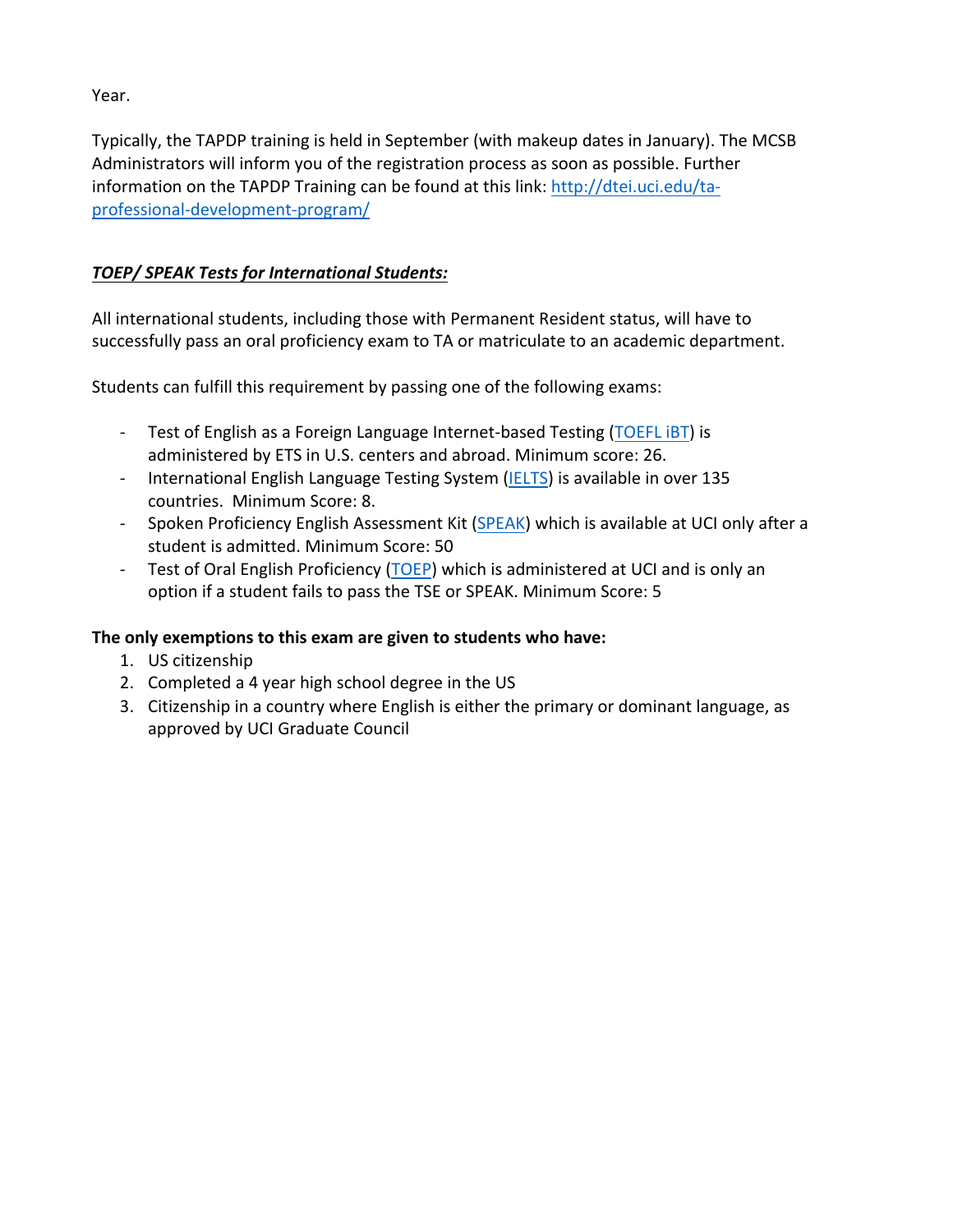## **Administrative Matters**

#### *Department Location:*

The MCSB Graduate Programs is administered by the **Center for Complex Biological Systems**. Department offices are located in Biological Sciences III, Suite 2620.

#### *Administration:*

Karen Martin, MCSB Program Manager -- kymartin@uci.edu Tina Rimal, MCSB Program Coordinator – trimal@uci.edu Colleen Beaton, CCBS Financial Analyst – colleen.beaton@uci.edu Emi Embler, Education and Outreach Coordinator - eembler@uci.edu

#### *Housing:*

UCI offers guaranteed graduate housing for incoming PhD students. For more information, or to apply, please see http://www.housing.uci.edu/. It is important that you pay attention to the steps involved and the posted deadlines in this process in order to secure guaranteed housing.

- 1. Students must apply for housing by 4pm on May  $1<sup>st</sup>$  of the year you are admitted.
- 2. Students must accept your Community Match by May  $15<sup>th</sup>$  (Students that decline the offered community match, may jeopardize their status. Pease see the Guaranteed Housing Terms & Conditions for more details.)
- 3. Students must accept an apartment offer before classes start in Fall Quarter.
- 4. Students must maintain good academic standing to continue to qualify for the guarantee.

Students who miss the application or contract return deadlines may apply to be on the housing waitlist. Housing offers are made to the waitlist as space allows once all guaranteed students have been served.

If you have any concerns about housing or even concerns about paying your rent, do not hesitate to contact us.

#### **Once you receive your new campus address, please make sure you update your Student Access account right away.**

#### *Parking:*

All vehicles must display a valid UCI parking permit when parked on campus or using metered spaces. The Parking and Transportation Services Office is located in the Public Services Building (Building #7 on the Campus Map – at the intersection of E. Peltason and Pereira Drive). Information about the fees for a student parking pass can be found at http://www.parking.uci.edu

UCI Parking & Transportation also provides a complimentary VIP Service Program (e.g. vehicle unlock, car or bike tire inflation, emergency ride home, etc.) for all UCI affiliates.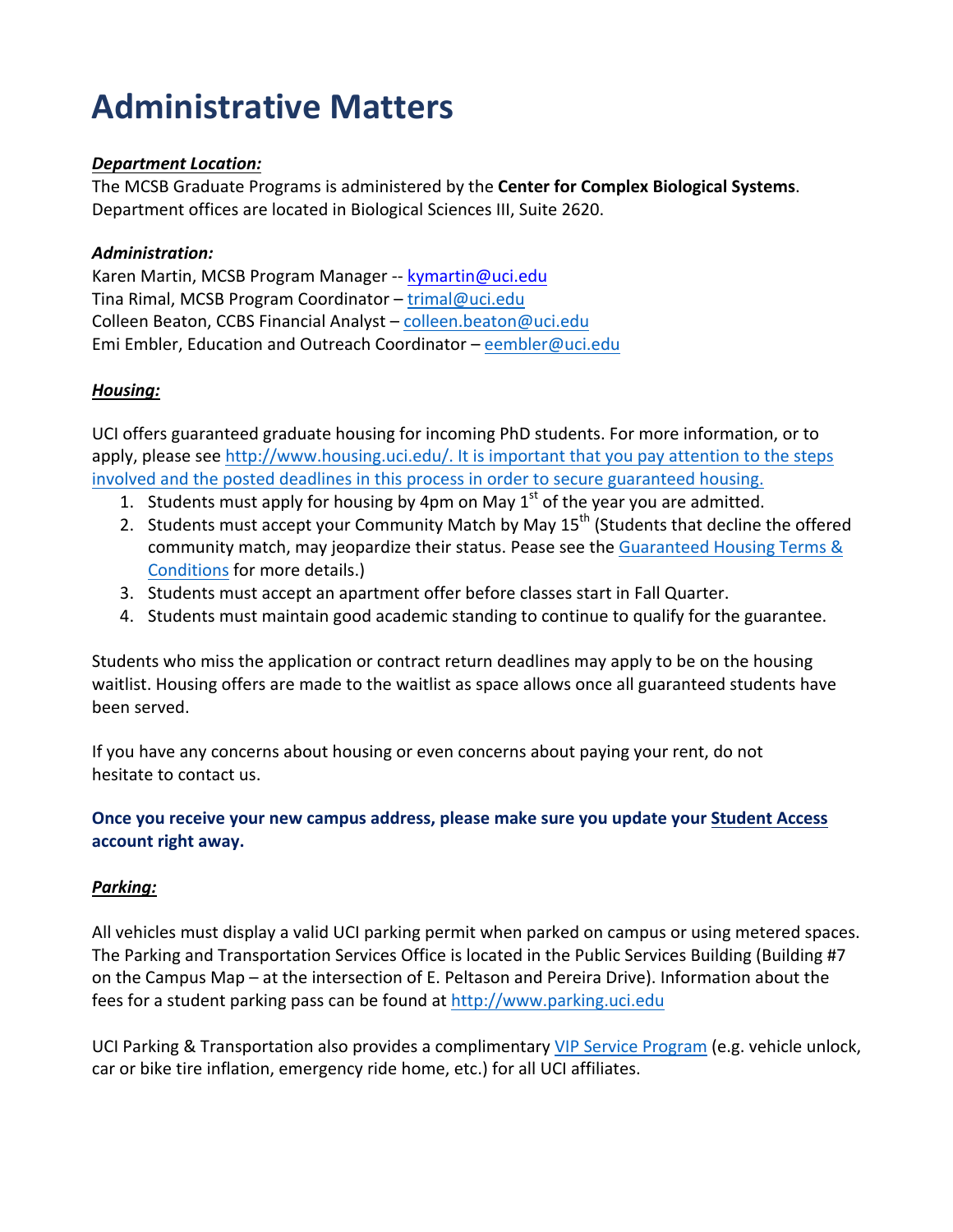#### *UCI NetID:*

Your UCInetID is your electronic identification used for many online services at UC Irvine. To activate your UCInetID please follow instructions at: https://activate.uci.edu/cgi-bin/applicant. You will need your Student ID number and Social Security Number for this process.

#### *Student Photo ID card:*

UCI photo ID cards are often required when conducting business with various campus services (e.g. UCI libraries). The UCI Photo ID cards are available from The Hill located at the UCI student center. Once you arrive to campus, please take your student ID number and photo ID (Driver's license, or passport) with you to obtain your UCI photo ID card.

#### *Common Areas and Key Distribution:*

MCSB Graduate Students will be supplied with keys to the MCSB Student office, 2628 Biological **Sciences III**, as well as a building key to Biological Sciences III.

In the MCSB student office, there are two computers and a printer available 24 hours a day for your use. The foyer work table and sofa, Room 2641 workroom and the CCBS Conference Room are available for your use, as well. We ask that you treat these areas as you would your home, and be respectful of others. Cleaning service and trash removal in office areas is taken care of by the CCBS staff; therefore, your contribution to a clean and pleasant environment will be highly regarded. Biological Sciences is currently a mixed-use facility. A vivarium facility, as well as research labs and office space are housed in this building. We ask that you respect the confidential nature of the activities taking place here.

**Please feel free to call Campus Police, #949/824-5223, if you see any type of suspicious activity occurring.**

#### *Telephone:*

A telephone, located in the MCSB Student Office, **#949/824-7102** is available for student use. These services should be used for university or research business only, but we acknowledge that personal use is sometimes necessary. Personal use should be kept to a minimum. For on-campus calls, dial 4 and the extension. For local off-campus calls, dial 9, then the number. For long distance calls with a calling card, dial 9, then 0, followed by the number.

#### *Computers and Copy Machines:*

Self-service copy machines are located in Biological Sciences III, in the Department of Developmental and Cell Biology's mail room and in the Natural Sciences 1, Room 2112, "Image Works" Facility. A copy code will be issued to you that will work in either location. For small 2 or 3 page copies, you may help yourself to the copier in the Student office. As with telephones, we ask that personal use be kept to an absolute minimum.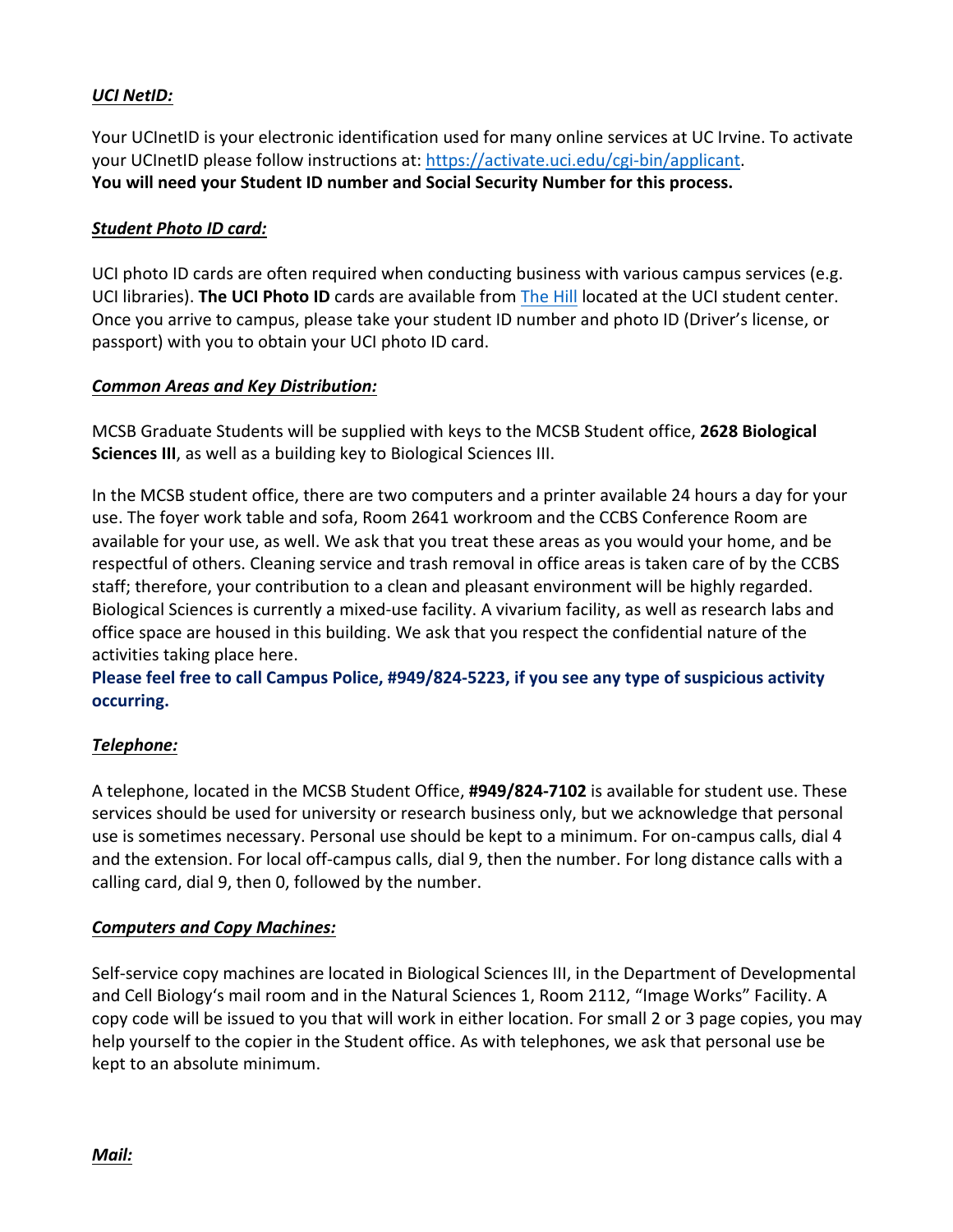Campus and U.S. mail can be deposited in the Central outgoing Mailbox located at the front of the Biological Sciences III building. US Mail is delivered every day at 11:00AM; and we are happy to accept mail or packages from UPS or FedEx on your behalf. The Department address is:

**Center for Complex Biological Systems University of California Irvine 2620 Biological Sciences III Irvine, CA 92697-2280** *Please* be sure to include the "2280" (which is the CCBS "ZOT code") to ensure expedient delivery to our office.

#### *Library:*

The Science Library is located next door to Biological Sciences III. This library consolidates scientific holdings of the Main Library, the Biological Sciences Library, the Physical Sciences Library and the Biomedical Library. Research librarians are assigned to specific areas of interest, http://www.lib.uci.edu/about/contact/subject-librarians.html and can help with a variety of library needs. 

 $\cdot$  Student ID cards may be activated at the library for check-out privileges. The Interlibrary Loan (ILL) service enables UCI students, faculty, and staff to borrow materials from other libraries that are not available at the UCI Libraries. Before requesting an item through ILL, make sure it is not available at any UCI library by searching Library Search

#### *Accidents:*

We always hope that no one will be hurt when they are working or teaching, but accidents do happen. All employees are covered under Workers' Compensation Insurance for injuries and/or illnesses that arise out of or in the course of their employment. If your injury or illness requires medical attention, please go immediately to Student Health Center. If that unit is not open, assistance can be sought from any hospital or emergency unit. Whether or not you seek medical **assistance, an accident report form must be completed within 24 hours.** Accident reports can be filed via this link https://www.ehs.uci.edu/forms/report-injury/.

#### *Emergency Preparedness:*

UCI endeavors to protect employees and students, to minimize program interruption, and to reduce property damage during disaster. An Emergency Operations Center (EOC) has been established and will be activated as the central command center for managing a campus emergency or disaster. Every building has a "Building Coordinator" and each floor of each building has a "Floor Warden." In a disaster, Floor Wardens will assist in evacuation and report damage to Building Coordinators, who in turn, coordinate efforts with "Zone Captains". In a disaster response situation, Zone Captains provide the prime linkage between each campus zone and the EOC. To find out who your disaster response team is, contact your lab advisor or e-mail your request to police@uci.edu. Advance planning is your best protection and your responsibility; forethought and preparation prevent panic:

• The UCI Emergency Preparedness website: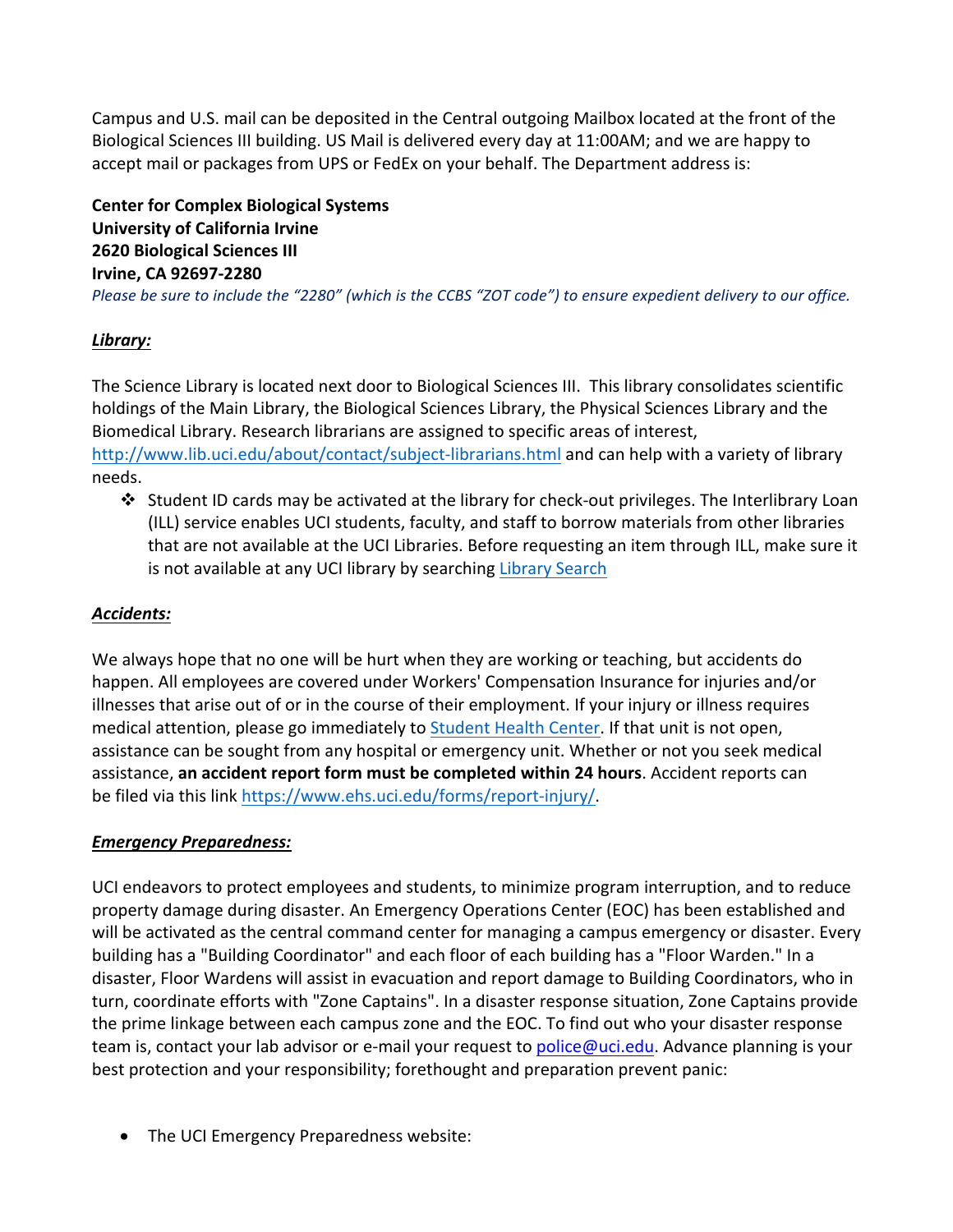http://www.police.uci.edu/em/procedures/emergency-preparedness.php

• The UCI Environmental Health & Safety Office coordinates campus training programs for disaster preparedness (http://www.ehs.uci.edu/).

#### *Wellness, Health and Counseling Services:*

The mission of the Wellness, Health & Counseling Services cluster is to support the campus' goal of being first in class by providing services that support students' physical and mental health and wellness to enhance their academic success. We believe that academic excellence is facilitated when students have a strong mind, a healthy body, an enlivened spirit and a clear aspiration, nurtured in a supportive environment. Please see the Wellness, Health and Counseling Services website, https://whcs.uci.edu/.

#### *Campus Recreation:*

The Anteater Recreation Center (ARC) is equipped with two different gymnasiums, an elevated running track, a rock-climbing wall, a fitness lab-a 10,000 square foot space with free weights and cardiovascular training equipment and several activity rooms. Its Aquatics Plaza contains a 25 yard by 25 meter heated recreational lap pool. Students can pursue their own fitness programs or participate in a full myriad of campus recreation programs. Programs include in-line skating, scuba, kick boxing, aerobics, sailing and more! Please see the Campus Recreation website, http://www.campusrec.uci.edu/.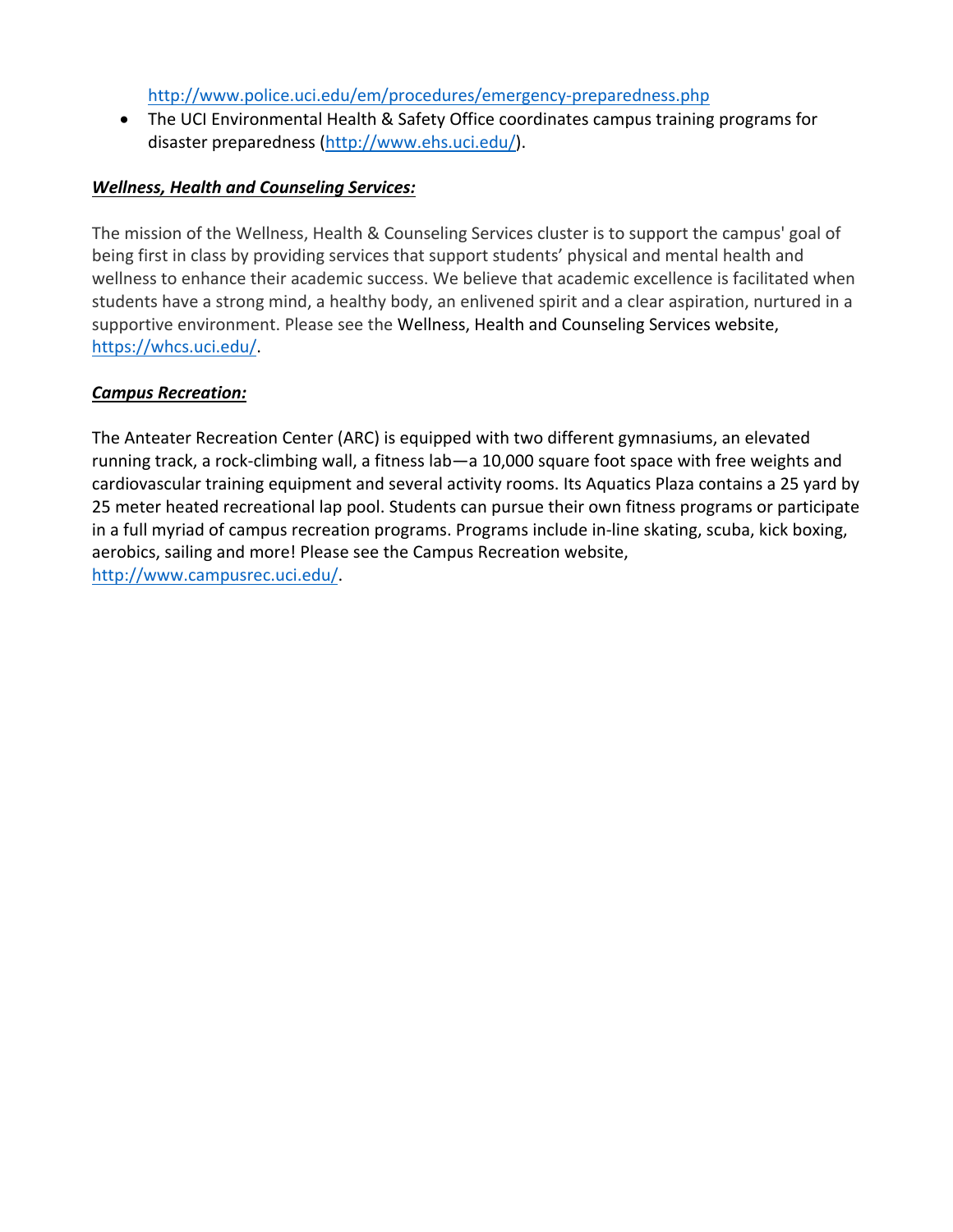## **Funding and Financial Support**

The MCSB program supports all first year PhD Graduate students with a stipend and remission of all UCI education fees. Typically, financial support for the three summer months after the first academic year at UCI will be through research funding provided or arranged by a student's primary thesis advisor. Foreign students are advised that additional tuition costs are incurred, for which the MCSB program or the relevant academic department cannot necessarily provide reimbursement during the subsequent years. Support for this additional tuition may be paid directly by the student or may be provided by one of our faculty members.

The MCSB Program is supported by funding from UCI's Graduate Division, and by a training grant from the National Institute of Biomedical Imaging and Bioengineering.

Please note that all MCSB Students that are U.S. Citizens must prepare a FAFSA (Free Application for Federal Student Aid) online. Graduate Division may deny our request for Fellowship support for you if this form has not been filed with the Federal government by March 2<sup>nd</sup> of each year. Program fellowships are provided by state and federal funding to the University of California, and all students receiving fellowship support are asked to complete a FAFSA. These forms rely on your tax return filed for the previous year. We will be sending out periodic reminders to you!

#### *Fee and Tuition Remission:*

All annual fees and any non-resident tuition will be paid on your behalf by September 15<sup>th</sup> of the academic year. Should you receive any notifications from financial aid or the cashier's office warning you about your tuition or fees due, please do not be alarmed. We will have everything entered into Graduate Division's financial system by the appropriate deadlines. Please do not hesitate to contact your Program Administrators if you are concerned. **Please contact us first, before you contact** anyone in Financial Aid or the Cashier's office. We can usually straighten out any problems you *may have.*

#### *Zot Account:*

The UCI Zot Account is the Student Billing System (SBS). The information in your ZOT Account Online is from student records and is governed by Federal and State laws, and University policies. You will be asked to create a login using your UCI NetID for your ZOT account: https://zotaccount.uci.edu/

Although CCBS will be paying your fees and stipend, it is important to check your account in case any FEES are assessed. If you are late to register for a quarter, you will be assessed a \$50 late fee. If you receive a parking ticket, you will be charged on your zot account. If you do not address or pay these fees promptly, your student status will be negatively affected. Please notify your Program Administrators if you have any outstanding fees on your Zot Account.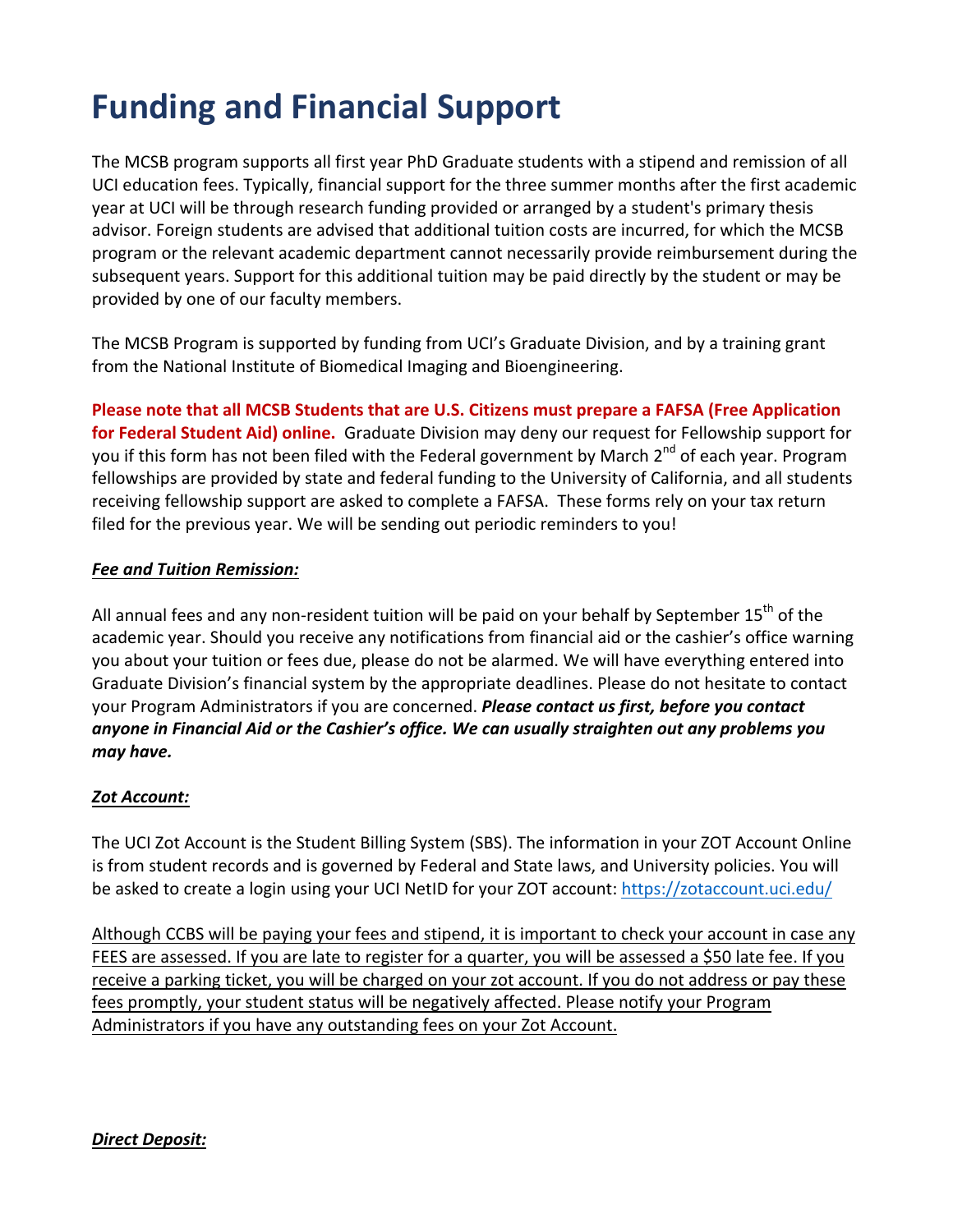It is strongly encouraged that you sign up for direct deposit with your UCINetID.

#### *Stipend:*

Your first stipend check for living expenses will arrive toward the end of September. Your Fellowship officially begins in October and ends in June (check issued late May). Please make sure you update your current address on your Student Access account or your stipend check will be mailed to your old (application) address. The Disbursement Electronic Fund Transfer (DEFT) system is used by STUDENTS ONLY to set up direct deposit of their financial disbursements, such as financial aid and refunds, to their banks. Student employees should not use DEFT to setup direct deposit of their paychecks: they should use UCPath. Note links below. Fellowship stipends are issued by Graduate Division, and you must enroll in the Disbursement Electronic Fund Transfer portal to receive your check directly: https://www.oit.uci.edu/help/deft/. 

#### *Payroll Checks:*

Summer research assistant positions, or Graduate Student Researchers, are normally paid from a faculty member's research grant and are considered regular UCI employment; this is the typical funding mechanism when you begin working with your thesis advisor. At this time you will need to re-enroll for direct deposit. Before July  $1^{st}$ , enroll in the online electronic deposit account for payroll at this UCPath Link: http://www.accounting.uci.edu/payroll/direct-deposit.html.

**Payroll is paid in arrears**, therefore, if you begin working with your thesis advisor on July 1<sup>st</sup>, once the regular academic year ends in June, please note that you will not receive another check until August 1<sup>st</sup>. We want you to be aware of this and budget your funds accordingly.

Also note that taxes are **not** withheld from your stipend checks if you are a U.S. Citizen, but are USUALLY withheld if you an F-1 or J-1 visa holder. Taxes are withheld at a very low rate from wages earned as well. Please consult a tax professional if you have any questions regarding tax withholding or liability. We can answer any general questions you may have or point you to campus resources concerning tax matters; however, each individual's tax situation is unique and we are not knowledgeable in these areas.

#### *GSHIP - Medical Insurance and Immunization:*

In addition to offering a superior educational curriculum, UCI is also pleased to offer one of the best, most comprehensive healthcare packages in the nation to its graduate students: UC Student Health Insurance Plan (UC SHIP) is a comprehensive health insurance plan that includes medical, mental health, dental, vision and pharmacy benefits. With such a basic yet important need met, students are free to concentrate on their academic studies.

Coverage is provided year-round with the policy term beginning on September 13, 2021 and ending September 18, 2022. Dependent coverage is available for an additional cost.

The University requires, as a condition of registration, that all graduate and professional students, including international graduate students, have medical insurance coverage therefore enrollment in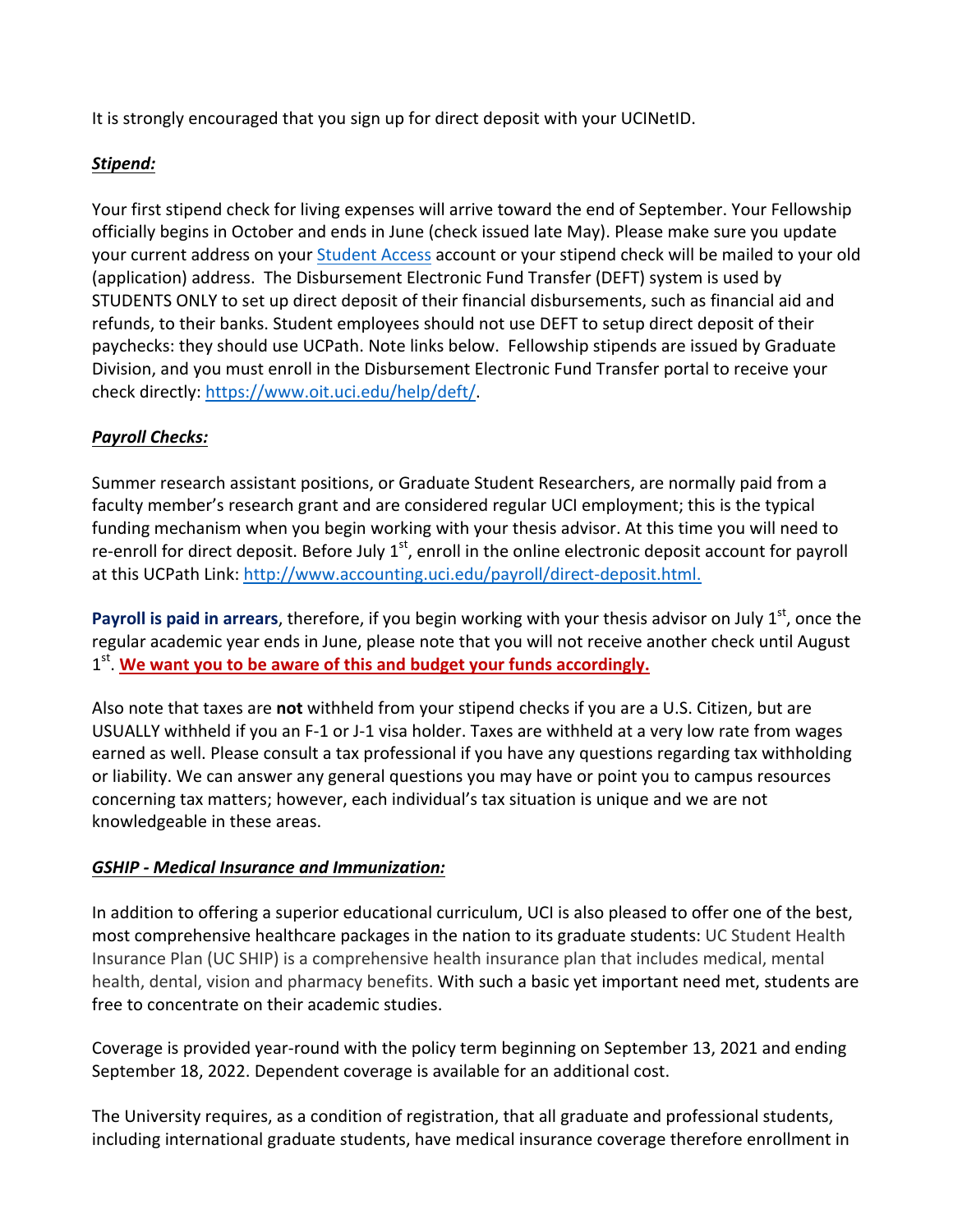UC SHIP is automatic. Students with existing health insurance plans may waive UC SHIP enrollment during the open waiver period. Additional waivers must be submitted at the beginning of each academic year. For more information please visit: https://shc.uci.edu/insurance/waiving-ship

Detailed information on the UC SHIP plan can be found on the web at: https://shc.uci.edu/insurance

**Immunizations**: To protect the campus from outbreaks of vaccine-preventable diseases, all students entering UCI for the first time are required to provide **proof of compliance with specific immunizations and tuberculosis screening**. Further information regarding immunization requirements can be found at this link: https://shc.uci.edu/new-student-information/immunizationrequirements

#### *California Residency:*

The MCSB PhD Program covers non-resident tuition during your first year in the program. Graduate students who are U.S. citizens are expected to establish California residency so that they will not be liable for non-resident tuition in subsequent years. A form is available on-line from the Registrar's office "Petition for Resident Classification" that may be submitted to the Resident Officer in the Registrar's office, usually the summer after your MCSB first year.

The following items are useful in demonstrating residence: California Driver's License, California automobile registration, California voter registration card, bank statements, utility bills and rent receipts.

For international students, tuition is reduced to the California resident rate after advancement to candidacy. This reduction in rate is a very important savings for the grant that is paying the stipend.

#### *Travel:*

If you are presented with an opportunity to attend a conference or present your research, please be aware of a few basic UCI policies concerning travel:

- 1. You must receive **approva**l from your primary academic advisor, in writing (email confirmation is fine).
- 2. All travelers must pay for ONLY their own travel. Do not pay for another traveler's meals or registration expense, even if you are traveling together on what is considered university business. Do not register for a conference for you and your lab mate!
- 3. **Airfare** Investigate flights you may be interested in taking. We can book your flight on your behalf. All flights should be booked on US Carriers, using the most economical fare.
- 4. **Car rental** UCI will NOT reimburse you for EXTRA insurance on a rental car. UC has agreements with all major rental car companies, which INCLUDE insurance in their rates. Please let us know if you need to rent a car and we will insure you reserve the rental with the appropriate UC account number.
- 5. **Meals and ground transportation** You must provide itemized receipts for meals and taxis (including Uber and Lyft). Alcoholic beverages are NOT a reimbursable travel